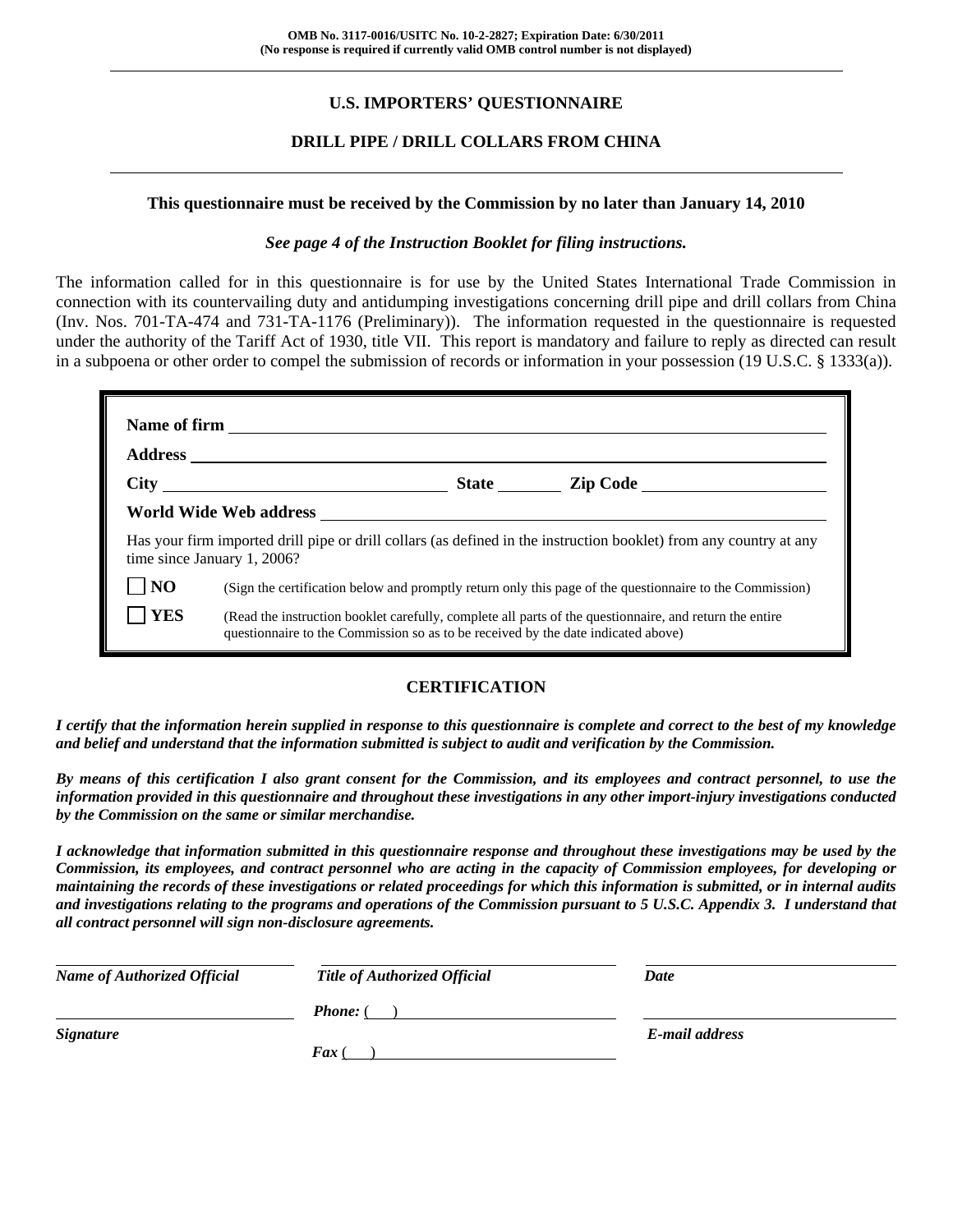### **PART I.—GENERAL INFORMATION**

 $\overline{a}$ 

The questions in this questionnaire have been reviewed with market participants to ensure that issues of concern are adequately addressed and that data requests are sufficient, meaningful, and as limited as possible. Public reporting burden for this questionnaire is estimated to average 40 hours per response, including the time for reviewing instructions, searching existing data sources, gathering the data needed, and completing and reviewing the questionnaire. Send comments regarding the accuracy of this burden estimate or any other aspect of this collection of information, including suggestions for reducing the burden, to the Office of Investigations, U.S. International Trade Commission, 500 E Street, SW, Washington, DC 20436.

I-1a. **OMB statistics**.--Please report below the actual number of hours required and the cost to your firm of preparing the reply to this questionnaire and completing the form.

hours dollars

- I-1b. **OMB feedback**.--We are interested in any comments you may have for improving this questionnaire in general or the clarity of specific questions. Please attach such comments to your response or send them to the above address.
- I-2. **Establishments covered**.--Provide the name and address of establishment(s) covered by this questionnaire (see page 3 of the instruction booklet for reporting guidelines). If your firm is publicly traded, please specify the stock exchange and trading symbol.

|           | <b>Ownership.</b> --Is your firm owned, in whole or in part, by any other firm? |                        |
|-----------|---------------------------------------------------------------------------------|------------------------|
| $\Box$ No | $\Box$ Yes--List the following information                                      |                        |
| Firm name | Address                                                                         | Extent of<br>ownership |
|           |                                                                                 |                        |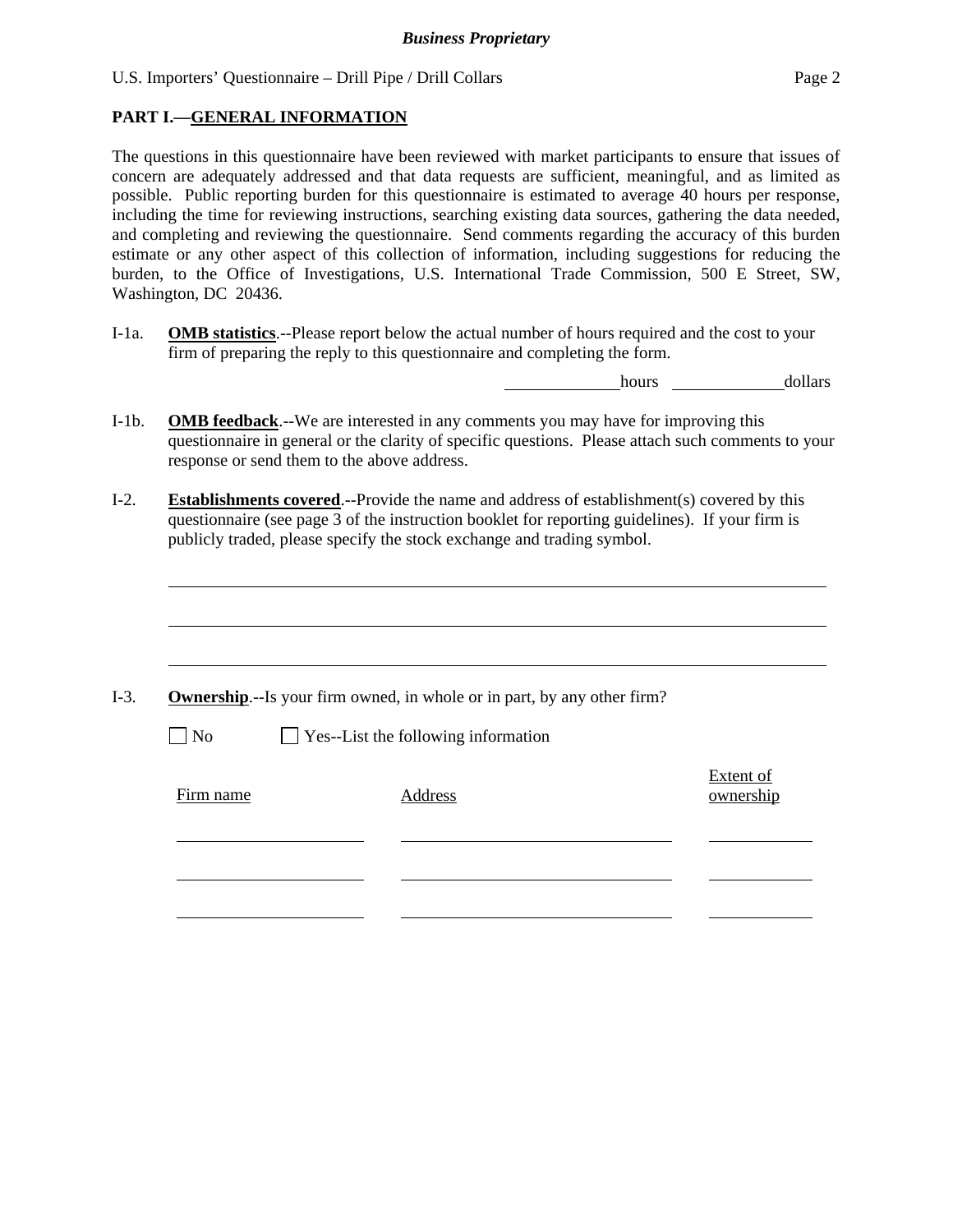# **PART I.--GENERAL INFORMATION***--Continued*

I-4. **Related importers/exporter**.--Does your firm have any related firms, either domestic or foreign, which are engaged in importing drill pipe or drill collars from China into the United States or which are engaged in exporting drill pipe or drill collars from China to the United States?  $\Box$  No  $\Box$  Yes--List the following information Firm name Address Address Affiliation l <u> 1990 - Johann Barbara, martin a</u> l l I-5. **Related producers**.--Does your firm have any related firms, either domestic or foreign, which are engaged in the production of drill pipe or drill collars? Firm name Address Address Affiliation l l l I-6. **Importing operations**.--Please indicate the nature of your firm's importing operations on drill pipe or drill collars. More than one answer may be applicable.  $\Box$  Importer of record  $\Box$  Takes title to the imported product(s) Consignee of the imported products(s) Customs broker or freight forwarder. I-7. **Consignee**.--If your firm is an importer of record of drill pipe or drill collars but is not the consignee, please list the consignees below (firm name, address, telephone number, and individual to contact). Contact person and phone Firm name Address number l l l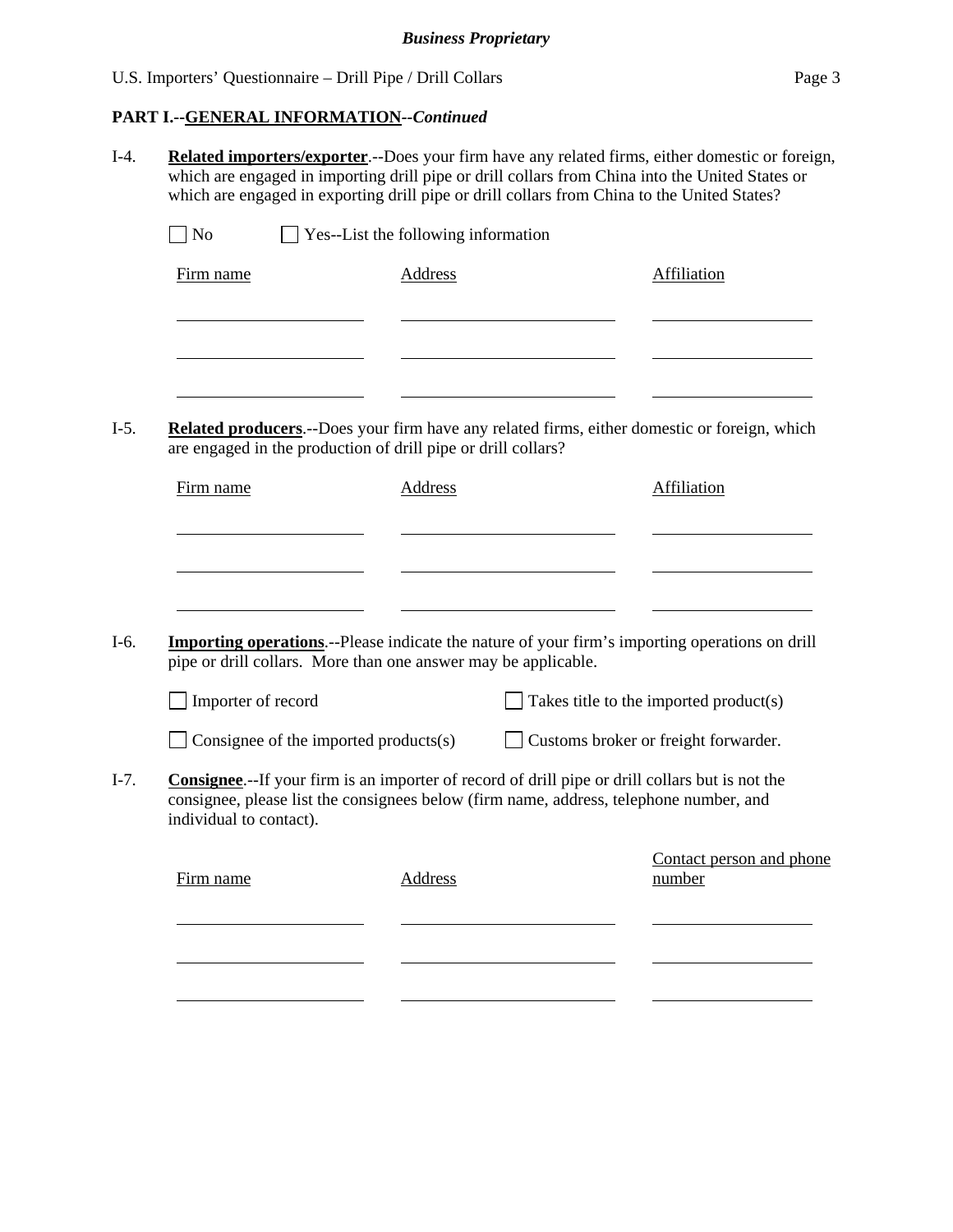### **PART I.--GENERAL INFORMATION***--Continued*

I-8. **FTZ or bonded warehouses**.--Please indicate whether your firm enters drill pipe or drill collars into, or withdraws such merchandise from, foreign trade zones or bonded warehouses.

| Drill pipe -- Foreign trade zones    | N <sub>0</sub>              | $\vert$ Yes |
|--------------------------------------|-----------------------------|-------------|
| Drill pipe -- Bonded warehouses      | $\vert$ No                  | $ $   Yes   |
| Drill collars -- Foreign trade zones | $\overline{\phantom{a}}$ No | $\Box$ Yes  |
| Drill collars -- Bonded warehouses   | -No                         | Yes         |

I-9. **Temporary importation under bond**.--Please indicate whether your firm imports drill pipe or drill collars under the TIB (temporary importation under bond) program.

Drill pipe:

| I<br>$\mathbf{N}\mathbf{O}$ | es |
|-----------------------------|----|
|-----------------------------|----|

Drill collars:

 $\overline{a}$ 

| N٥ | ΈS |
|----|----|
|----|----|

I-10. **Third-country trade activities**.--To your knowledge, have the products subject to this proceeding been the subject of any other import relief investigations in the United States or in any other countries?

No Please specify.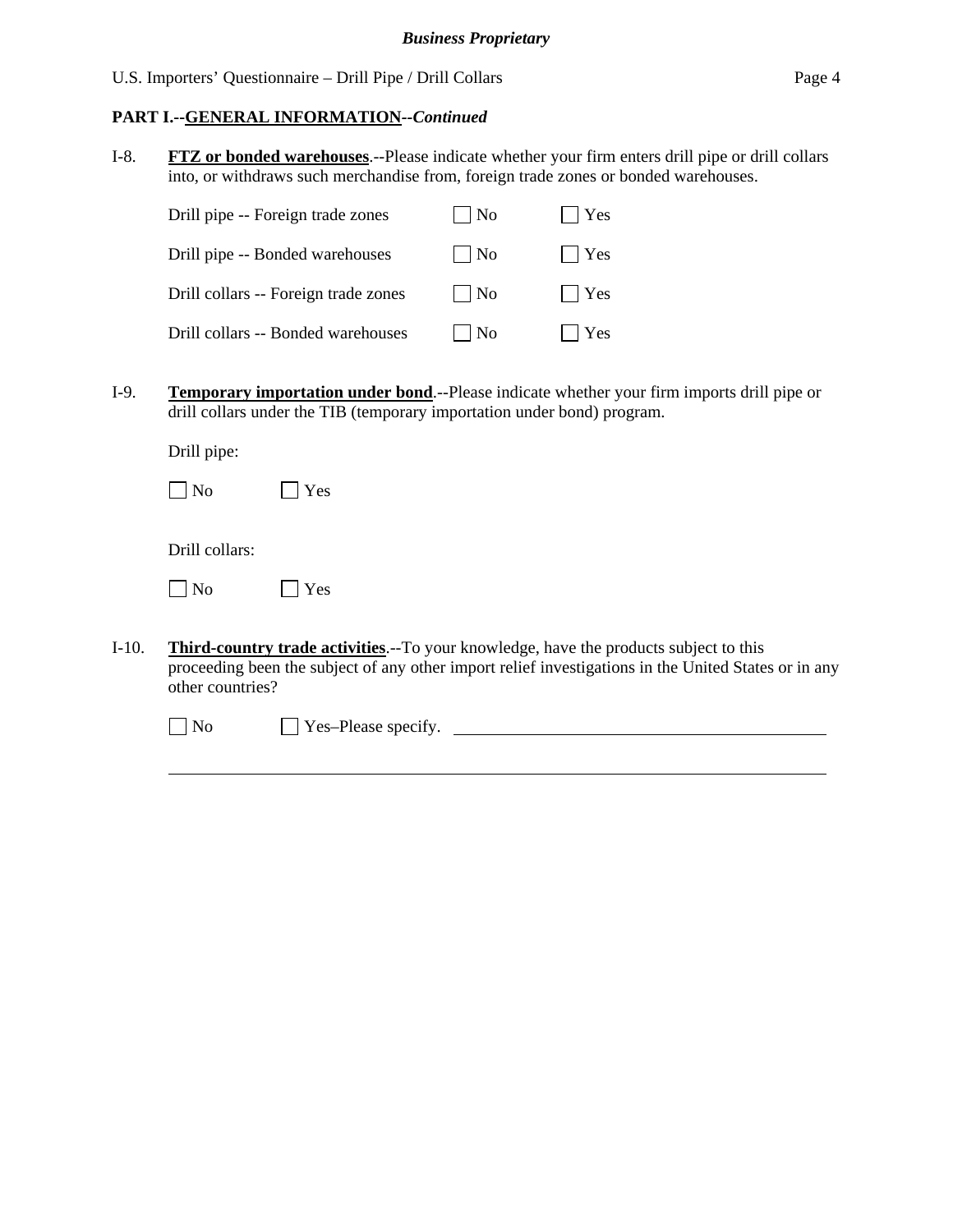# **PART II.--TRADE AND RELATED INFORMATION**

Further information on this part of the questionnaire can be obtained from Angela Newell (202-708-5409, angela.newell@usitc.gov). **Supply all data requested on a calendar-year basis**.

II-1. **Contact information (trade)**.--Who should be contacted regarding the requested trade and related information?

|         | Company contact:                                   |                |                   |                                                                                                                                                                                                           |
|---------|----------------------------------------------------|----------------|-------------------|-----------------------------------------------------------------------------------------------------------------------------------------------------------------------------------------------------------|
|         |                                                    | Name and title |                   |                                                                                                                                                                                                           |
|         |                                                    |                |                   |                                                                                                                                                                                                           |
|         |                                                    | Phone number   |                   | E-mail address                                                                                                                                                                                            |
| $II-2.$ |                                                    |                |                   | Changes in operations.--Please indicate whether your firm has experienced any of the following<br>changes in relation to the importation of drill pipe or drill collars or collars since January 1, 2006? |
|         | (check as many as appropriate)                     |                | (please describe) |                                                                                                                                                                                                           |
|         | office/warehouse openings                          |                |                   |                                                                                                                                                                                                           |
|         | office/warehouse closings                          |                |                   |                                                                                                                                                                                                           |
|         |                                                    |                |                   |                                                                                                                                                                                                           |
|         |                                                    |                |                   |                                                                                                                                                                                                           |
|         |                                                    |                |                   |                                                                                                                                                                                                           |
|         |                                                    |                |                   |                                                                                                                                                                                                           |
|         | prolonged shutdowns or<br>importation curtailments |                |                   |                                                                                                                                                                                                           |
|         | revised labor agreements                           |                |                   |                                                                                                                                                                                                           |
|         |                                                    |                |                   |                                                                                                                                                                                                           |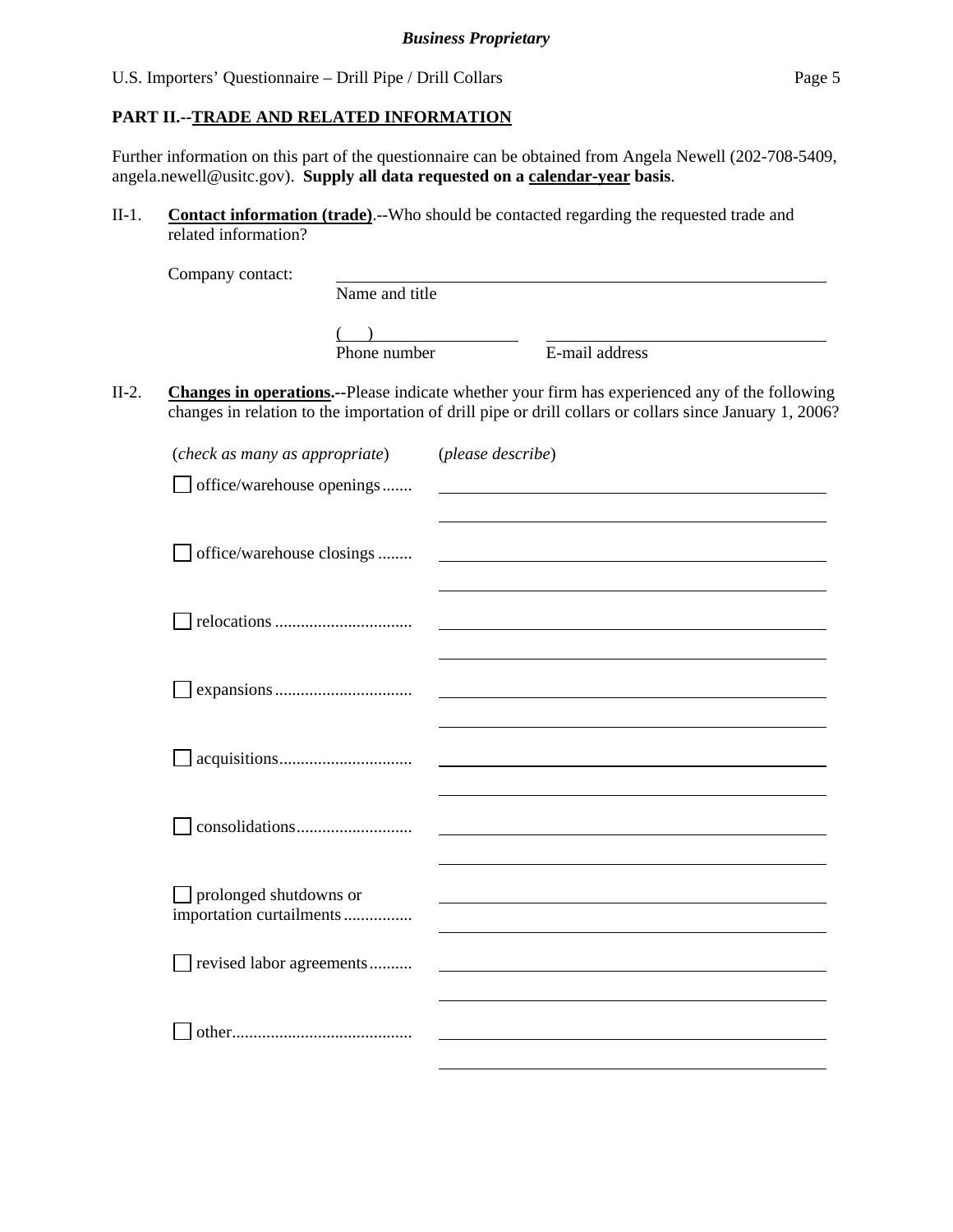#### **PART II.--TRADE AND RELATED INFORMATION***--Continued*

II-3a. Has your firm imported or arranged for the importation of **drill pipe** for delivery after September 30, 2009?

 No Yes–Indicate when such orders are to be delivered and the quantities (in *short tons*) involved.

| <b>Source</b> | October 2009 | │ November 2009    December 2009 ∣ January 2010 ∣ February 2010 |  | March 2010 |
|---------------|--------------|-----------------------------------------------------------------|--|------------|
| China         |              |                                                                 |  |            |
| <b>Other</b>  |              |                                                                 |  |            |

#### II-3b. Has your firm imported or arranged for the importation of **drill collars** for delivery after September 30, 2009?

 $\overline{a}$ 

 $\overline{a}$ 

 $\overline{a}$ 

 $\overline{a}$ 

 $\overline{a}$ 

 No Yes–Indicate when such orders are to be delivered and the quantities (in *short tons*) involved.

| Source | October 2009 | November 2009   December 2009   January 2010   February 2010 |  | <b>March 2010</b> |
|--------|--------------|--------------------------------------------------------------|--|-------------------|
| China  |              |                                                              |  |                   |
| Other  |              |                                                              |  |                   |

II-4. **Reasons for importing**.--If your firm also produces drill pipe or drill collars in the United States, please indicate your reasons for importing this product (by source).

Unfinished standard weight drill pipe:

Unfinished heavy weight drill pipe:

Finished standard weight drill pipe (with tool joints):

Finished heavy weight drill pipe (with tool joints):

Drill collars: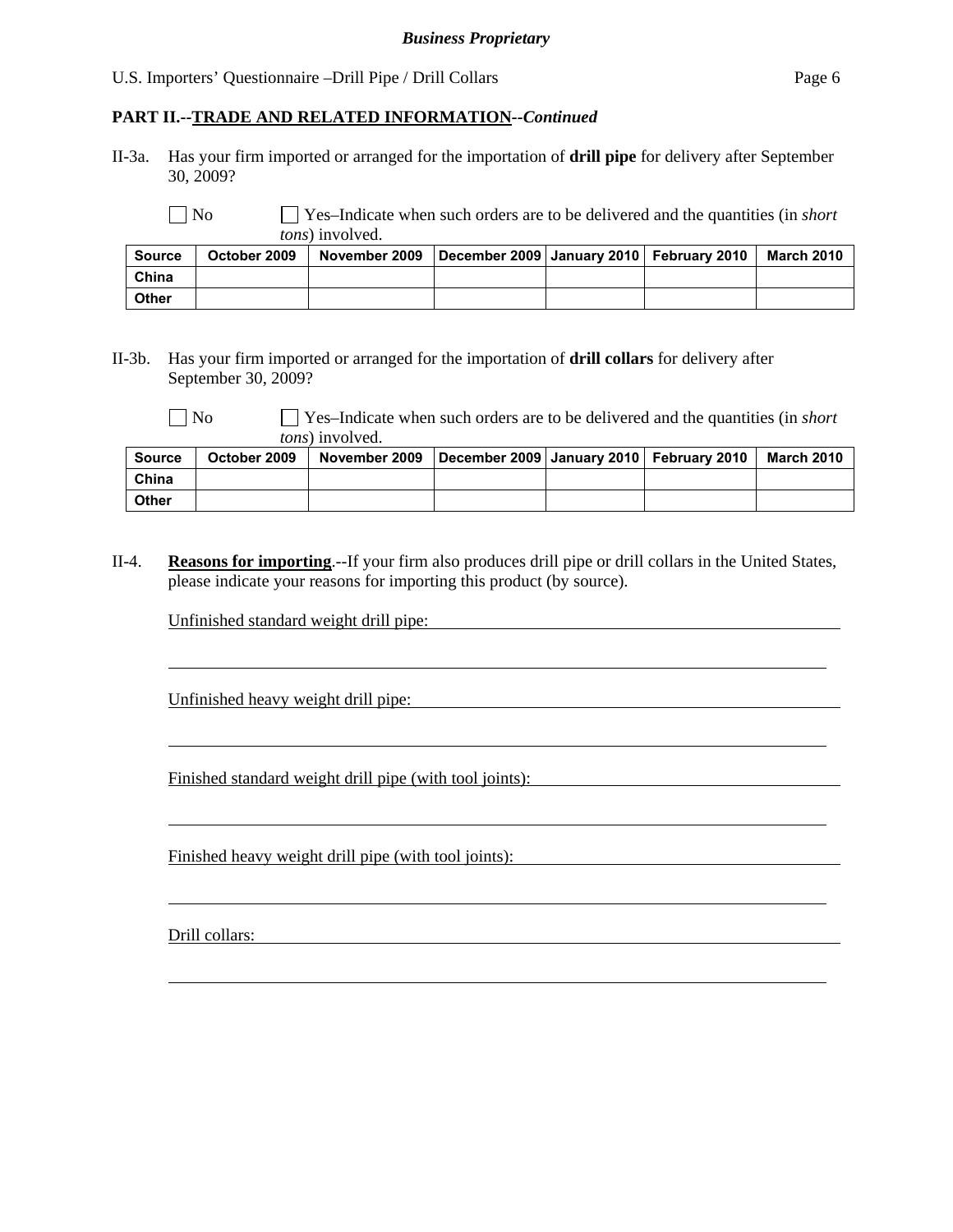II-5a. **IMPORTS FROM SUBJECT SOURCES / DRILL PIPE**.–Report your firm's imports and your firm's shipments and inventories of drill pipe imported from China by your firm during the specified periods. (See definitions in the instruction booklet.)

# **CHINA**

| Quantity (in short tons), value (in \$1,000)                                                                                                                                                                                                                                                                                                  |                                            |      |      |      |      |  |
|-----------------------------------------------------------------------------------------------------------------------------------------------------------------------------------------------------------------------------------------------------------------------------------------------------------------------------------------------|--------------------------------------------|------|------|------|------|--|
|                                                                                                                                                                                                                                                                                                                                               | <b>Calendar years</b><br>January-September |      |      |      |      |  |
| <b>Item</b>                                                                                                                                                                                                                                                                                                                                   | 2006                                       | 2007 | 2008 | 2008 | 2009 |  |
| Beginning-of-period inventories (quantity)                                                                                                                                                                                                                                                                                                    |                                            |      |      |      |      |  |
| $Imports:$ <sup>1</sup>                                                                                                                                                                                                                                                                                                                       |                                            |      |      |      |      |  |
| Quantity of imports                                                                                                                                                                                                                                                                                                                           |                                            |      |      |      |      |  |
| Value of imports                                                                                                                                                                                                                                                                                                                              |                                            |      |      |      |      |  |
| U.S. shipments:                                                                                                                                                                                                                                                                                                                               |                                            |      |      |      |      |  |
| <b>Commercial shipments:</b>                                                                                                                                                                                                                                                                                                                  |                                            |      |      |      |      |  |
| Quantity of commercial shipments                                                                                                                                                                                                                                                                                                              |                                            |      |      |      |      |  |
| Value of commercial shipments                                                                                                                                                                                                                                                                                                                 |                                            |      |      |      |      |  |
| Internal consumption/company transfers:                                                                                                                                                                                                                                                                                                       |                                            |      |      |      |      |  |
| Quantity of internal consumption/transfers                                                                                                                                                                                                                                                                                                    |                                            |      |      |      |      |  |
| Value <sup>2</sup> of internal consumption/transfers                                                                                                                                                                                                                                                                                          |                                            |      |      |      |      |  |
| Export shipments: <sup>3</sup>                                                                                                                                                                                                                                                                                                                |                                            |      |      |      |      |  |
| Quantity of export shipments                                                                                                                                                                                                                                                                                                                  |                                            |      |      |      |      |  |
| Value of export shipments                                                                                                                                                                                                                                                                                                                     |                                            |      |      |      |      |  |
| End-of-period inventories <sup>4</sup> (quantity)                                                                                                                                                                                                                                                                                             |                                            |      |      |      |      |  |
| <b>Channels of distribution:</b>                                                                                                                                                                                                                                                                                                              |                                            |      |      |      |      |  |
| U.S. shipments to distributors (quantity)                                                                                                                                                                                                                                                                                                     |                                            |      |      |      |      |  |
| U.S. shipments to processors (quantity)                                                                                                                                                                                                                                                                                                       |                                            |      |      |      |      |  |
| U.S. shipments to end users (quantity)                                                                                                                                                                                                                                                                                                        |                                            |      |      |      |      |  |
| $1$ Please identify the foreign producers, if known:                                                                                                                                                                                                                                                                                          |                                            |      |      |      |      |  |
|                                                                                                                                                                                                                                                                                                                                               |                                            |      |      |      |      |  |
| <sup>2</sup> Sales to related firms (including internal consumption) must be valued at fair market value. In the event that you use a<br>different basis for valuing these sales within your company, please specify that basis (e.g., cost, cost plus, etc.) and provide<br>value data using that basis for each of the periods noted above: |                                            |      |      |      |      |  |
| <sup>3</sup> Identify your principal export markets:<br>Reconciliation of data.--Please note that the quantities reported above should reconcile as follows: beginning-of-period<br>inventories, plus imports, less total shipments, equals end-of-period inventories. Do the data reported reconcile?<br>No--Please explain:<br>$\Box$ Yes   |                                            |      |      |      |      |  |
|                                                                                                                                                                                                                                                                                                                                               |                                            |      |      |      |      |  |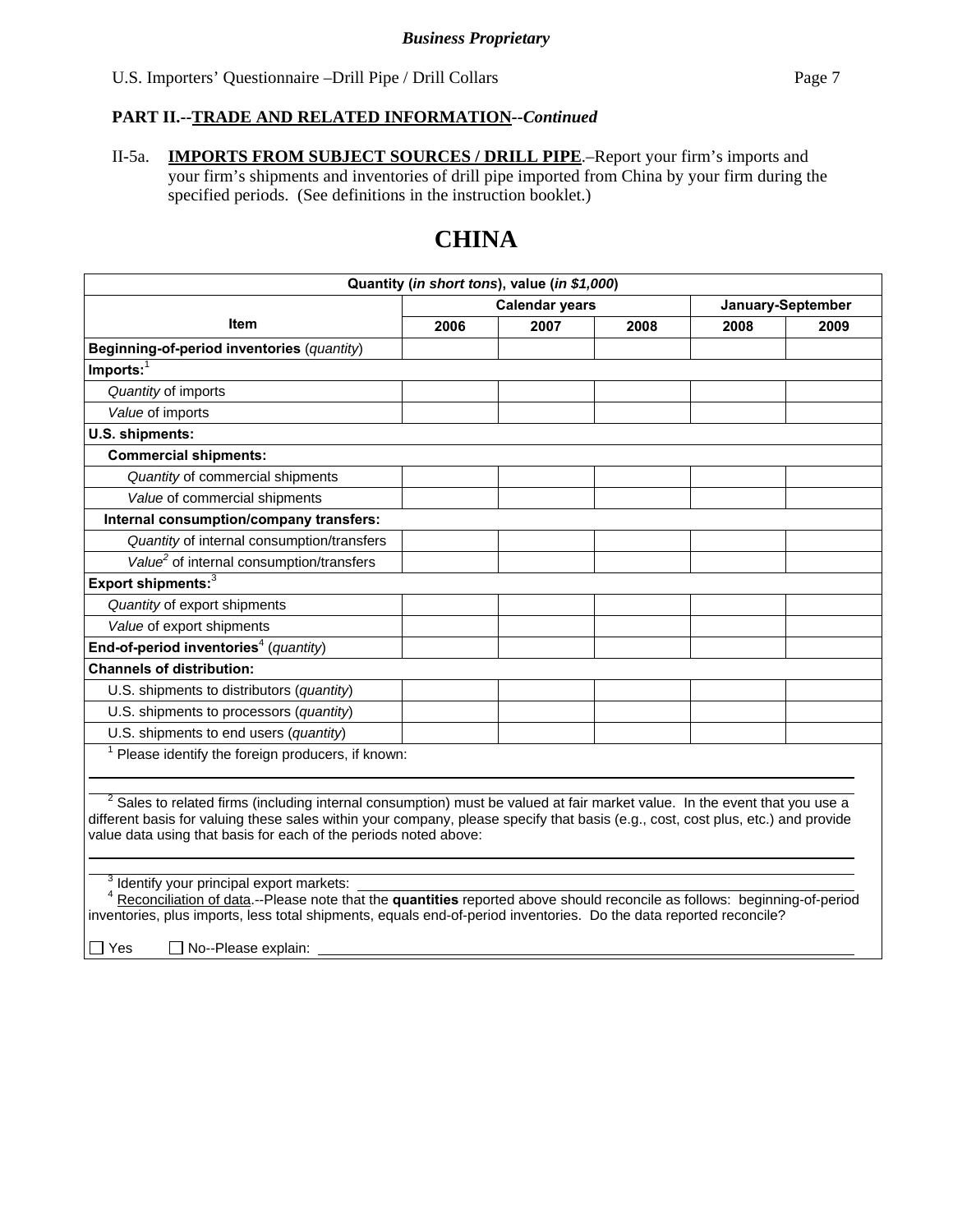II-5b. **IMPORTS FROM SUBJECT SOURCES / DRILL COLLARS**.–Report your firm's imports and your firm's shipments and inventories of drill collars imported from China by your firm during the specified periods. (See definitions in the instruction booklet.)

# **CHINA**

| Quantity (in short tons), value (in \$1,000)                                                                                                                                                                                                                                                                                         |                       |      |      |      |                   |  |
|--------------------------------------------------------------------------------------------------------------------------------------------------------------------------------------------------------------------------------------------------------------------------------------------------------------------------------------|-----------------------|------|------|------|-------------------|--|
|                                                                                                                                                                                                                                                                                                                                      | <b>Calendar years</b> |      |      |      | January-September |  |
| <b>Item</b>                                                                                                                                                                                                                                                                                                                          | 2006                  | 2007 | 2008 | 2008 | 2009              |  |
| Beginning-of-period inventories (quantity)                                                                                                                                                                                                                                                                                           |                       |      |      |      |                   |  |
| $Imports:$ <sup>1</sup>                                                                                                                                                                                                                                                                                                              |                       |      |      |      |                   |  |
| Quantity of imports                                                                                                                                                                                                                                                                                                                  |                       |      |      |      |                   |  |
| Value of imports                                                                                                                                                                                                                                                                                                                     |                       |      |      |      |                   |  |
| U.S. shipments:                                                                                                                                                                                                                                                                                                                      |                       |      |      |      |                   |  |
| <b>Commercial shipments:</b>                                                                                                                                                                                                                                                                                                         |                       |      |      |      |                   |  |
| Quantity of commercial shipments                                                                                                                                                                                                                                                                                                     |                       |      |      |      |                   |  |
| Value of commercial shipments                                                                                                                                                                                                                                                                                                        |                       |      |      |      |                   |  |
| Internal consumption/company transfers:                                                                                                                                                                                                                                                                                              |                       |      |      |      |                   |  |
| Quantity of internal consumption/transfers                                                                                                                                                                                                                                                                                           |                       |      |      |      |                   |  |
| Value <sup>2</sup> of internal consumption/transfers                                                                                                                                                                                                                                                                                 |                       |      |      |      |                   |  |
| Export shipments: $3$                                                                                                                                                                                                                                                                                                                |                       |      |      |      |                   |  |
| Quantity of export shipments                                                                                                                                                                                                                                                                                                         |                       |      |      |      |                   |  |
| Value of export shipments                                                                                                                                                                                                                                                                                                            |                       |      |      |      |                   |  |
| End-of-period inventories <sup>4</sup> (quantity)                                                                                                                                                                                                                                                                                    |                       |      |      |      |                   |  |
| <b>Channels of distribution:</b>                                                                                                                                                                                                                                                                                                     |                       |      |      |      |                   |  |
| U.S. shipments to distributors (quantity)                                                                                                                                                                                                                                                                                            |                       |      |      |      |                   |  |
| U.S. shipments to processors (quantity)                                                                                                                                                                                                                                                                                              |                       |      |      |      |                   |  |
| U.S. shipments to end users (quantity)                                                                                                                                                                                                                                                                                               |                       |      |      |      |                   |  |
| Please identify the foreign producers, if known:                                                                                                                                                                                                                                                                                     |                       |      |      |      |                   |  |
|                                                                                                                                                                                                                                                                                                                                      |                       |      |      |      |                   |  |
| $2$ Sales to related firms (including internal consumption) must be valued at fair market value. In the event that you use a<br>different basis for valuing these sales within your company, please specify that basis (e.g., cost, cost plus, etc.) and provide<br>value data using that basis for each of the periods noted above: |                       |      |      |      |                   |  |
| <sup>3</sup> Identify your principal export markets:<br>Reconciliation of data.--Please note that the quantities reported above should reconcile as follows: beginning-of-period<br>inventories, plus imports, less total shipments, equals end-of-period inventories. Do the data reported reconcile?                               |                       |      |      |      |                   |  |
| No--Please explain:<br>$\Box$ Yes                                                                                                                                                                                                                                                                                                    |                       |      |      |      |                   |  |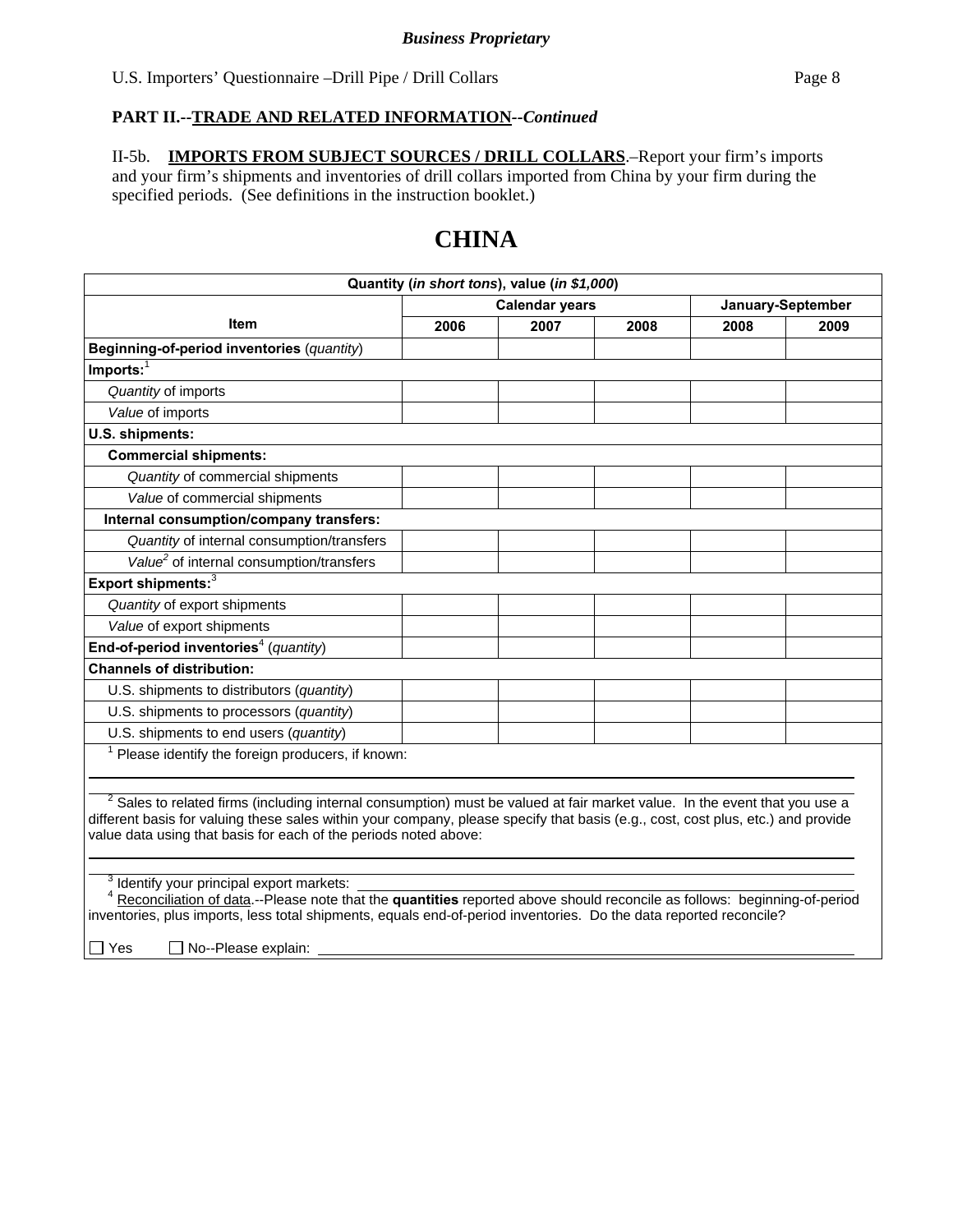II-6a. **IMPORTS FROM NONSUBJECT SOURCES / DRILL PIPE**.–Report your firm's imports and your firm's shipments and inventories of drill pipe imported from **all other sources combined** by your firm during the specified periods. (See definitions in the instruction booklet.)

# **ALL OTHER SOURCES COMBINED**

|                                                                                                                                                                                                                                                                                                                                               |      | Quantity (in short tons), value (in \$1,000) |      |      |                   |
|-----------------------------------------------------------------------------------------------------------------------------------------------------------------------------------------------------------------------------------------------------------------------------------------------------------------------------------------------|------|----------------------------------------------|------|------|-------------------|
|                                                                                                                                                                                                                                                                                                                                               |      | <b>Calendar years</b>                        |      |      | January-September |
| <b>Item</b>                                                                                                                                                                                                                                                                                                                                   | 2006 | 2007                                         | 2008 | 2008 | 2009              |
| Beginning-of-period inventories (quantity)                                                                                                                                                                                                                                                                                                    |      |                                              |      |      |                   |
| $Imports:$ <sup>1</sup>                                                                                                                                                                                                                                                                                                                       |      |                                              |      |      |                   |
| Quantity of imports                                                                                                                                                                                                                                                                                                                           |      |                                              |      |      |                   |
| Value of imports                                                                                                                                                                                                                                                                                                                              |      |                                              |      |      |                   |
| U.S. shipments:                                                                                                                                                                                                                                                                                                                               |      |                                              |      |      |                   |
| <b>Commercial shipments:</b>                                                                                                                                                                                                                                                                                                                  |      |                                              |      |      |                   |
| Quantity of commercial shipments                                                                                                                                                                                                                                                                                                              |      |                                              |      |      |                   |
| Value of commercial shipments                                                                                                                                                                                                                                                                                                                 |      |                                              |      |      |                   |
| Internal consumption/company transfers:                                                                                                                                                                                                                                                                                                       |      |                                              |      |      |                   |
| Quantity of internal consumption/transfers                                                                                                                                                                                                                                                                                                    |      |                                              |      |      |                   |
| Value <sup>2</sup> of internal consumption/transfers                                                                                                                                                                                                                                                                                          |      |                                              |      |      |                   |
| Export shipments: $3$                                                                                                                                                                                                                                                                                                                         |      |                                              |      |      |                   |
| Quantity of export shipments                                                                                                                                                                                                                                                                                                                  |      |                                              |      |      |                   |
| Value of export shipments                                                                                                                                                                                                                                                                                                                     |      |                                              |      |      |                   |
| End-of-period inventories <sup>4</sup> (quantity)                                                                                                                                                                                                                                                                                             |      |                                              |      |      |                   |
| <b>Channels of distribution:</b>                                                                                                                                                                                                                                                                                                              |      |                                              |      |      |                   |
| U.S. shipments to distributors (quantity)                                                                                                                                                                                                                                                                                                     |      |                                              |      |      |                   |
| U.S. shipments to processors (quantity)                                                                                                                                                                                                                                                                                                       |      |                                              |      |      |                   |
| U.S. shipments to end users (quantity)                                                                                                                                                                                                                                                                                                        |      |                                              |      |      |                   |
| Please identify the sources and foreign producers, if known:                                                                                                                                                                                                                                                                                  |      |                                              |      |      |                   |
|                                                                                                                                                                                                                                                                                                                                               |      |                                              |      |      |                   |
| <sup>2</sup> Sales to related firms (including internal consumption) must be valued at fair market value. In the event that you use a<br>different basis for valuing these sales within your company, please specify that basis (e.g., cost, cost plus, etc.) and provide<br>value data using that basis for each of the periods noted above: |      |                                              |      |      |                   |
| <sup>3</sup> Identify your principal export markets:<br>Reconciliation of data.--Please note that the quantities reported above should reconcile as follows: beginning-of-period<br>inventories, plus imports, less total shipments, equals end-of-period inventories. Do the data reported reconcile?<br>No--Please explain:<br>Yes          |      |                                              |      |      |                   |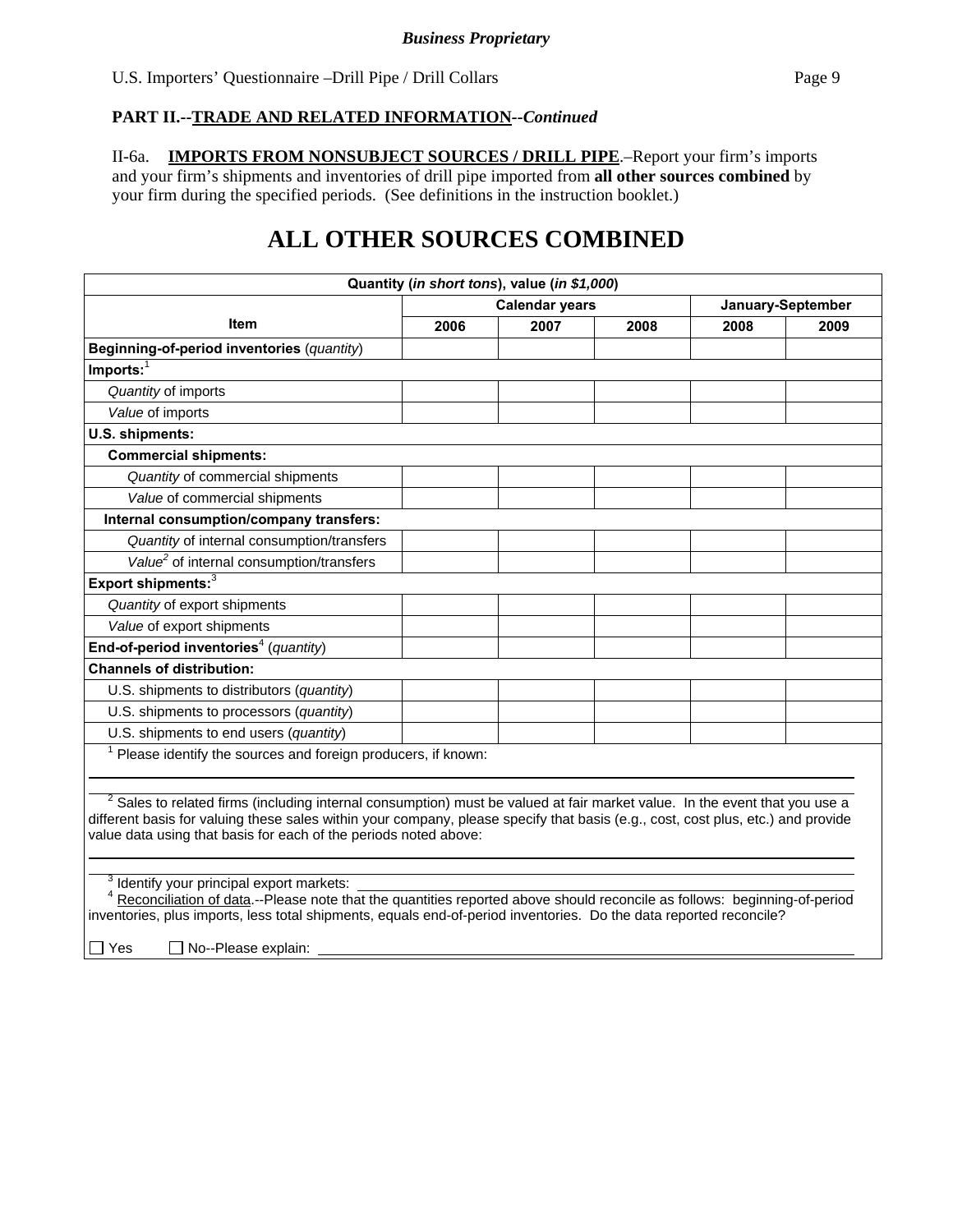II-6b. **IMPORTS FROM NONSUBJECT SOURCES /DRILL COLLARS**.–Report your firm's imports and your firm's shipments and inventories of drill collars imported from **all other**  sources combined by your firm during the specified periods. (See definitions in the instruction booklet.)

# **ALL OTHER SOURCES COMBINED**

|                                                                                                                                                                                                                                                                                                                                               |      | Quantity (in short tons), value (in \$1,000) |      |      |                   |
|-----------------------------------------------------------------------------------------------------------------------------------------------------------------------------------------------------------------------------------------------------------------------------------------------------------------------------------------------|------|----------------------------------------------|------|------|-------------------|
|                                                                                                                                                                                                                                                                                                                                               |      | <b>Calendar years</b>                        |      |      | January-September |
| <b>Item</b>                                                                                                                                                                                                                                                                                                                                   | 2006 | 2007                                         | 2008 | 2008 | 2009              |
| Beginning-of-period inventories (quantity)                                                                                                                                                                                                                                                                                                    |      |                                              |      |      |                   |
| $Imports:$ <sup>1</sup>                                                                                                                                                                                                                                                                                                                       |      |                                              |      |      |                   |
| Quantity of imports                                                                                                                                                                                                                                                                                                                           |      |                                              |      |      |                   |
| Value of imports                                                                                                                                                                                                                                                                                                                              |      |                                              |      |      |                   |
| U.S. shipments:                                                                                                                                                                                                                                                                                                                               |      |                                              |      |      |                   |
| <b>Commercial shipments:</b>                                                                                                                                                                                                                                                                                                                  |      |                                              |      |      |                   |
| Quantity of commercial shipments                                                                                                                                                                                                                                                                                                              |      |                                              |      |      |                   |
| Value of commercial shipments                                                                                                                                                                                                                                                                                                                 |      |                                              |      |      |                   |
| Internal consumption/company transfers:                                                                                                                                                                                                                                                                                                       |      |                                              |      |      |                   |
| Quantity of internal consumption/transfers                                                                                                                                                                                                                                                                                                    |      |                                              |      |      |                   |
| Value <sup>2</sup> of internal consumption/transfers                                                                                                                                                                                                                                                                                          |      |                                              |      |      |                   |
| Export shipments: <sup>3</sup>                                                                                                                                                                                                                                                                                                                |      |                                              |      |      |                   |
| Quantity of export shipments                                                                                                                                                                                                                                                                                                                  |      |                                              |      |      |                   |
| Value of export shipments                                                                                                                                                                                                                                                                                                                     |      |                                              |      |      |                   |
| End-of-period inventories <sup>4</sup> (quantity)                                                                                                                                                                                                                                                                                             |      |                                              |      |      |                   |
| <b>Channels of distribution:</b>                                                                                                                                                                                                                                                                                                              |      |                                              |      |      |                   |
| U.S. shipments to distributors (quantity)                                                                                                                                                                                                                                                                                                     |      |                                              |      |      |                   |
| U.S. shipments to processors (quantity)                                                                                                                                                                                                                                                                                                       |      |                                              |      |      |                   |
| U.S. shipments to end users (quantity)                                                                                                                                                                                                                                                                                                        |      |                                              |      |      |                   |
| Please identify the sources and foreign producers, if known:                                                                                                                                                                                                                                                                                  |      |                                              |      |      |                   |
|                                                                                                                                                                                                                                                                                                                                               |      |                                              |      |      |                   |
| <sup>2</sup> Sales to related firms (including internal consumption) must be valued at fair market value. In the event that you use a<br>different basis for valuing these sales within your company, please specify that basis (e.g., cost, cost plus, etc.) and provide<br>value data using that basis for each of the periods noted above: |      |                                              |      |      |                   |
| <sup>3</sup> Identify your principal export markets:<br>Reconciliation of data.--Please note that the quantities reported above should reconcile as follows: beginning-of-period<br>inventories, plus imports, less total shipments, equals end-of-period inventories. Do the data reported reconcile?<br>Yes<br>No--Please explain:          |      |                                              |      |      |                   |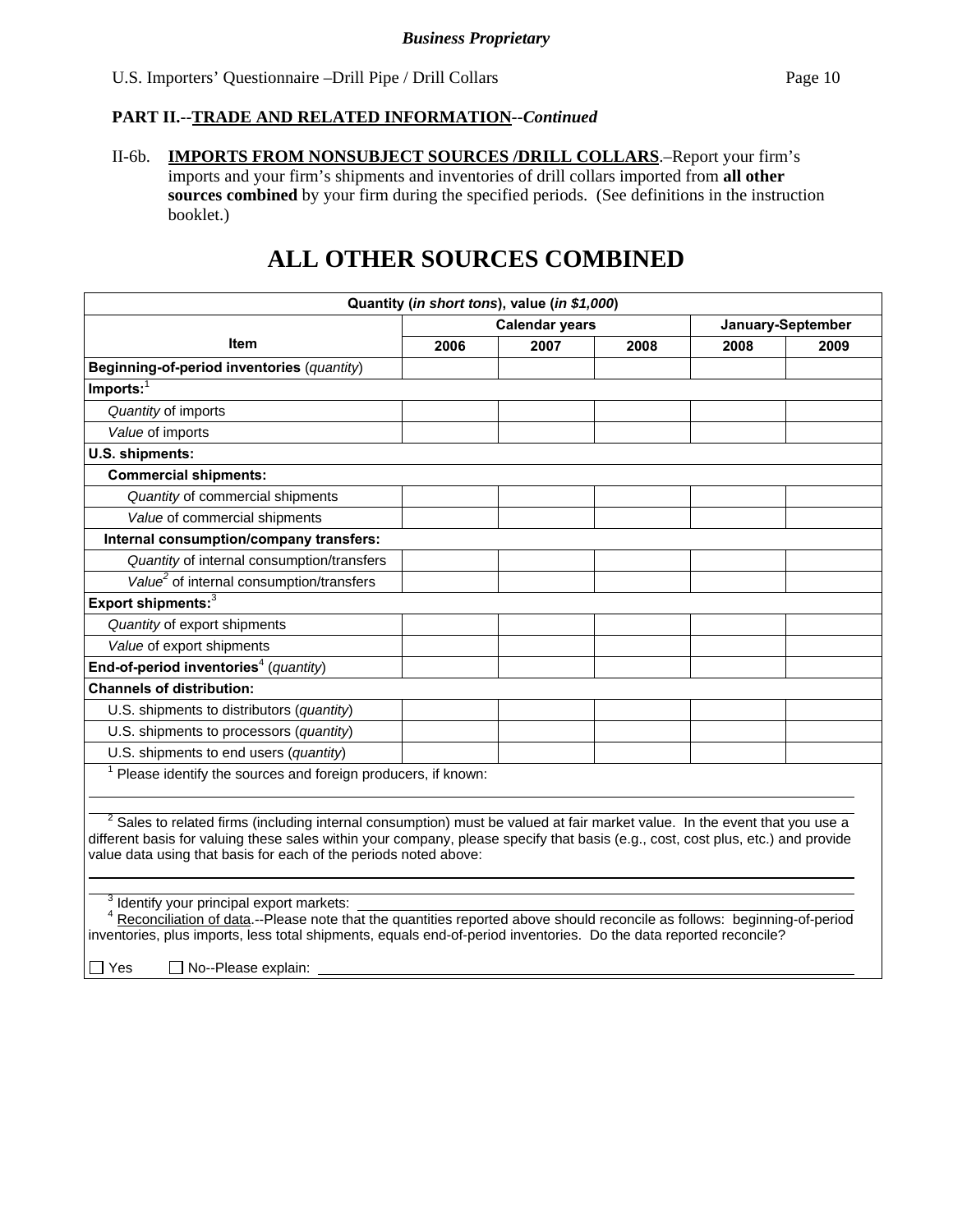# **PART II.--TRADE AND RELATED INFORMATION***--Continued*

II-7. **IMPORTS OF DRILL PIPE**.–Report your firm's U.S. imports of drill pipe from China and from all other sources during the specified periods. (See definitions in the instruction booklet.)

|                                                                       | СППТА                                      |                                              |      |      |      |
|-----------------------------------------------------------------------|--------------------------------------------|----------------------------------------------|------|------|------|
|                                                                       |                                            | Quantity (in short tons), value (in \$1,000) |      |      |      |
|                                                                       | <b>Calendar years</b><br>January-September |                                              |      |      |      |
| <b>Item</b>                                                           | 2006                                       | 2007                                         | 2008 | 2008 | 2009 |
| Imports of UNFINISHED standard weight drill<br>pipe:                  |                                            |                                              |      |      |      |
| Quantity of imports                                                   |                                            |                                              |      |      |      |
| Value of imports                                                      |                                            |                                              |      |      |      |
| Imports of UNFINISHED heavy weight drill<br>pipe:                     |                                            |                                              |      |      |      |
| Quantity of imports                                                   |                                            |                                              |      |      |      |
| Value of imports                                                      |                                            |                                              |      |      |      |
| Imports of FINISHED standard weight drill<br>pipe (with tool joints): |                                            |                                              |      |      |      |
| Quantity of imports                                                   |                                            |                                              |      |      |      |
| Value of imports                                                      |                                            |                                              |      |      |      |
| Imports of FINISHED heavy weight drill pipe<br>(with tool joints):    |                                            |                                              |      |      |      |
| Quantity of imports                                                   |                                            |                                              |      |      |      |
| Value of imports                                                      |                                            |                                              |      |      |      |

# **CHINA**

# **ALL OTHER SOURCES COMBINED**

|                                                                       |      | Quantity (in short tons), value (in \$1,000) |      |      |                   |
|-----------------------------------------------------------------------|------|----------------------------------------------|------|------|-------------------|
|                                                                       |      | <b>Calendar years</b>                        |      |      | January-September |
| <b>Item</b>                                                           | 2006 | 2007                                         | 2008 | 2008 | 2009              |
| Imports of UNFINISHED standard weight drill<br>pipe:                  |      |                                              |      |      |                   |
| Quantity of imports                                                   |      |                                              |      |      |                   |
| Value of imports                                                      |      |                                              |      |      |                   |
| Imports of UNFINISHED heavy weight drill<br>pipe:                     |      |                                              |      |      |                   |
| Quantity of imports                                                   |      |                                              |      |      |                   |
| Value of imports                                                      |      |                                              |      |      |                   |
| Imports of FINISHED standard weight drill<br>pipe (with tool joints): |      |                                              |      |      |                   |
| Quantity of imports                                                   |      |                                              |      |      |                   |
| Value of imports                                                      |      |                                              |      |      |                   |
| Imports of FINISHED heavy weight drill pipe<br>(with tool joints):    |      |                                              |      |      |                   |
| Quantity of imports                                                   |      |                                              |      |      |                   |
| Value of imports                                                      |      |                                              |      |      |                   |

# **Please note that the data provided above should reconcile with the data provided in questions II-5a and II-6a.**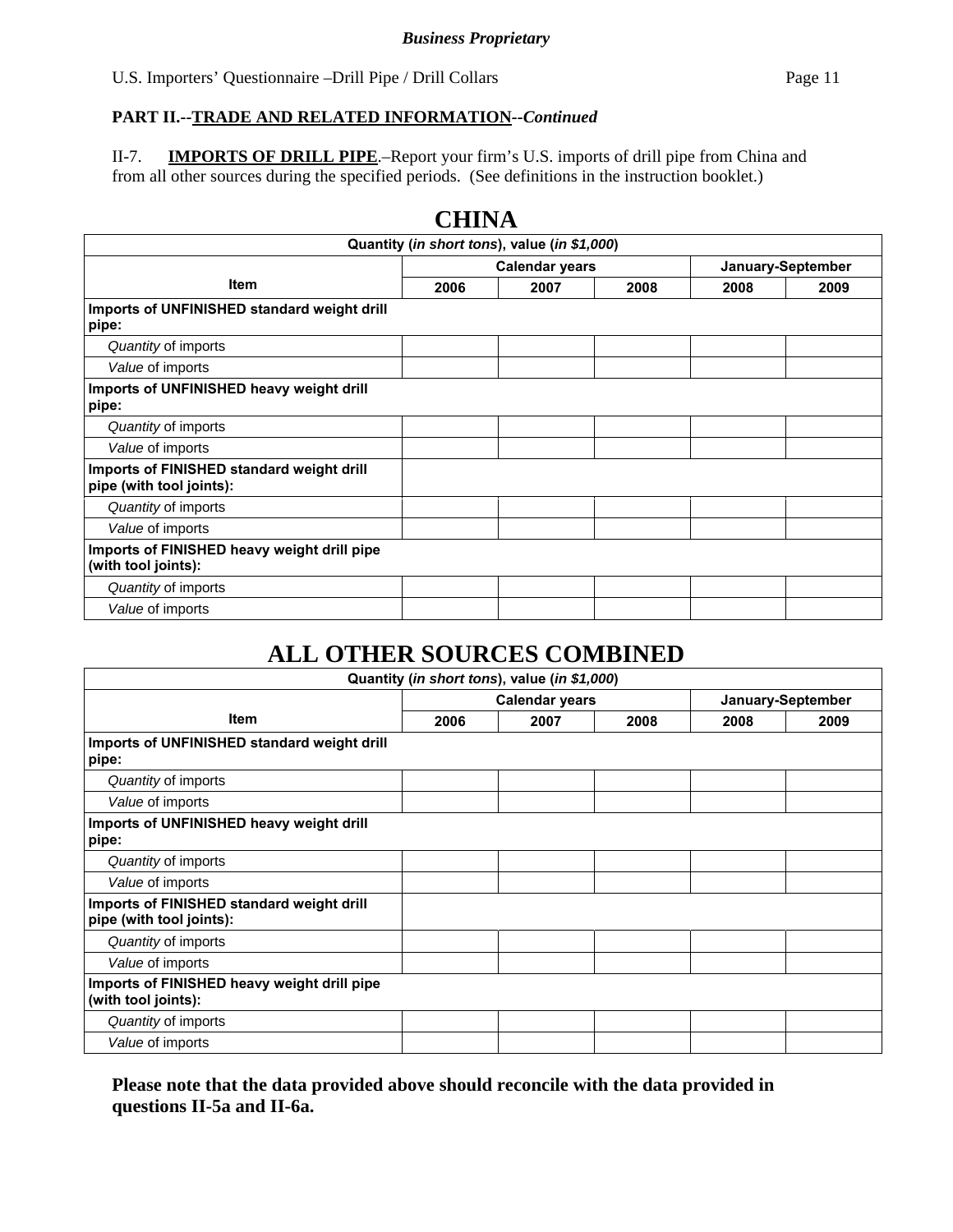# **PART III.--PRICING AND RELATED INFORMATION**

Further information on this part of the questionnaire can be obtained from Nancy Bryan (202-205-2088, nancy.bryan@usitc.gov).

III-1. **Contact information (price)**.--Who should be contacted regarding the requested pricing and related information?

Company contact:

Name and title

 $($ Phone number E-mail address

# **PRICE DATA**

This section requests quarterly price and quantity data, f.o.b. your U.S. point of shipment, for your commercial shipments to unrelated U.S. customers since 2006 of the following products you imported from China and your top two other country sources. **For questions III-2a, III-2b, and III-2c, please do not report sales of seconds, rejects, or used merchandise.**

*Product 1***.—Drill pipe, finished, 5"O.D., 19.5 lbs./ft., grade G-105 with tool joints attached.** 

*Product 2***. —Drill pipe, finished, 4 1/2"O.D., 16.6 lbs./ft., grade G-105 with tool joints attached.** 

*Product 3***.—Heavy weight drill pipe, 5"O.D., 50.1 lbs./ft., with tool joints attached.** 

*Product 4***. —Drill collars, 6 1/2"O.D., x 2 13/16" ID with connections attached.** 

**Please note that total dollar values should be f.o.b., U.S. point of shipment and should not include U.S.-inland transportation costs. Total dollar values should reflect the** *final net* **amount paid to you (i.e., should be net of all deductions for discounts or rebates). See instruction booklet.**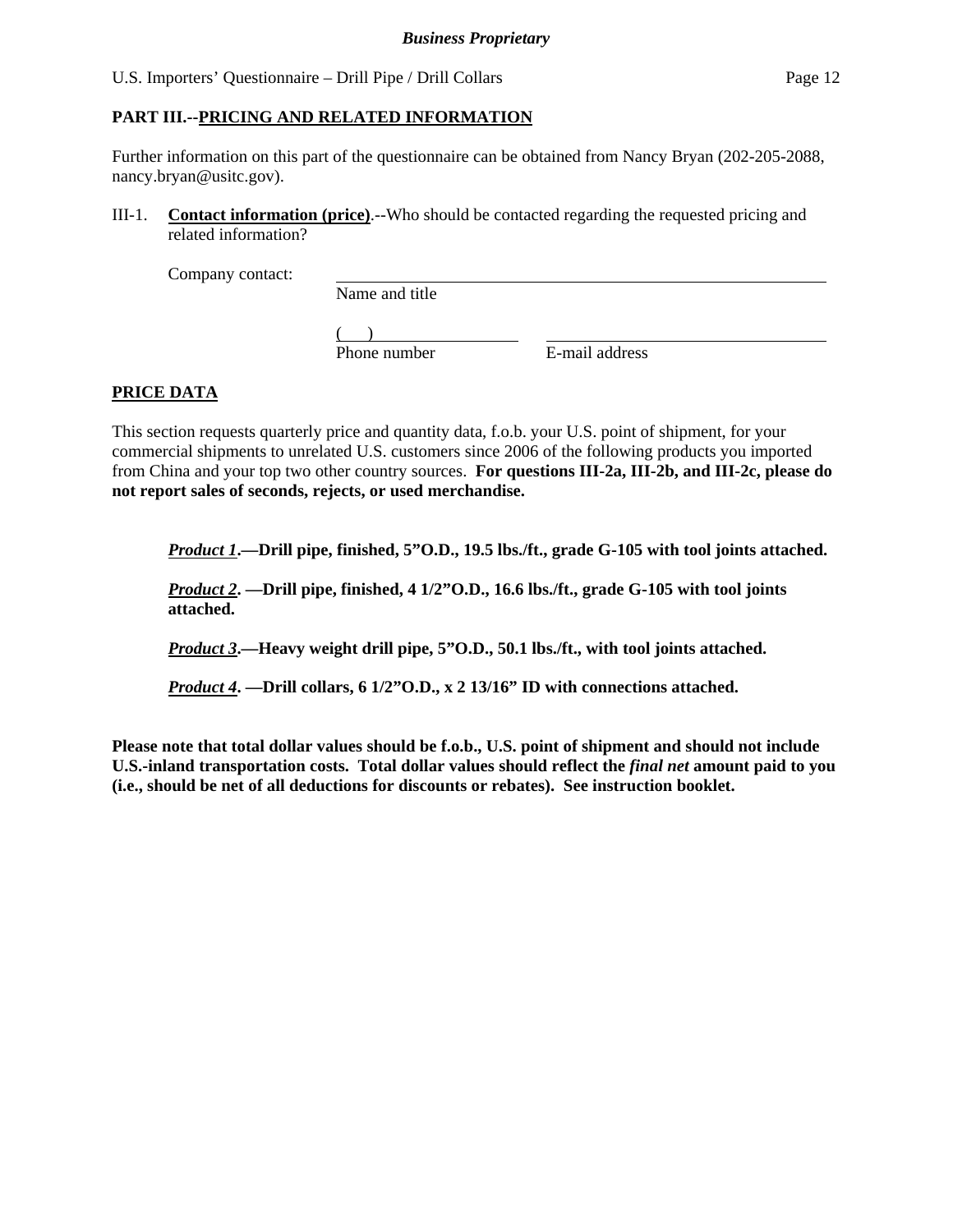III-2a. **Price data**.--Report below the quarterly price data<sup>1</sup> for pricing products<sup>2</sup> imported from China and sold by your firm.

# **China**

|                                                                                                                                                                                                                                                                 |          | (Quantity in short tons, value in dollars) |          |                  |
|-----------------------------------------------------------------------------------------------------------------------------------------------------------------------------------------------------------------------------------------------------------------|----------|--------------------------------------------|----------|------------------|
|                                                                                                                                                                                                                                                                 |          | <b>Product 1</b>                           |          | <b>Product 2</b> |
| <b>Period of shipment</b>                                                                                                                                                                                                                                       | Quantity | Value                                      | Quantity | Value            |
| 2006                                                                                                                                                                                                                                                            |          |                                            |          |                  |
| January-March                                                                                                                                                                                                                                                   |          |                                            |          |                  |
| April-June                                                                                                                                                                                                                                                      |          |                                            |          |                  |
| July-September                                                                                                                                                                                                                                                  |          |                                            |          |                  |
| October-December                                                                                                                                                                                                                                                |          |                                            |          |                  |
| 2007                                                                                                                                                                                                                                                            |          |                                            |          |                  |
| January-March                                                                                                                                                                                                                                                   |          |                                            |          |                  |
| April-June                                                                                                                                                                                                                                                      |          |                                            |          |                  |
| July-September                                                                                                                                                                                                                                                  |          |                                            |          |                  |
| October-December                                                                                                                                                                                                                                                |          |                                            |          |                  |
| 2008                                                                                                                                                                                                                                                            |          |                                            |          |                  |
| January-March                                                                                                                                                                                                                                                   |          |                                            |          |                  |
| April-June                                                                                                                                                                                                                                                      |          |                                            |          |                  |
| July-September                                                                                                                                                                                                                                                  |          |                                            |          |                  |
| October-December                                                                                                                                                                                                                                                |          |                                            |          |                  |
| 2009                                                                                                                                                                                                                                                            |          |                                            |          |                  |
| January-March                                                                                                                                                                                                                                                   |          |                                            |          |                  |
| April-June                                                                                                                                                                                                                                                      |          |                                            |          |                  |
| July-September                                                                                                                                                                                                                                                  |          |                                            |          |                  |
| Net values (i.e., gross sales values less all discounts, allowances, rebates, prepaid freight, and the value of<br>returned goods), f.o.b. your U.S. point of shipment.<br><sup>2</sup> Pricing product definitions are provided on the first page of Part III. |          |                                            |          |                  |
| Note.--If your product does not exactly meet the product specifications but is competitive with the specified product,<br>provide a description of your product:                                                                                                |          |                                            |          |                  |
| Product 1:                                                                                                                                                                                                                                                      |          |                                            |          |                  |
|                                                                                                                                                                                                                                                                 |          |                                            |          |                  |

Product 2: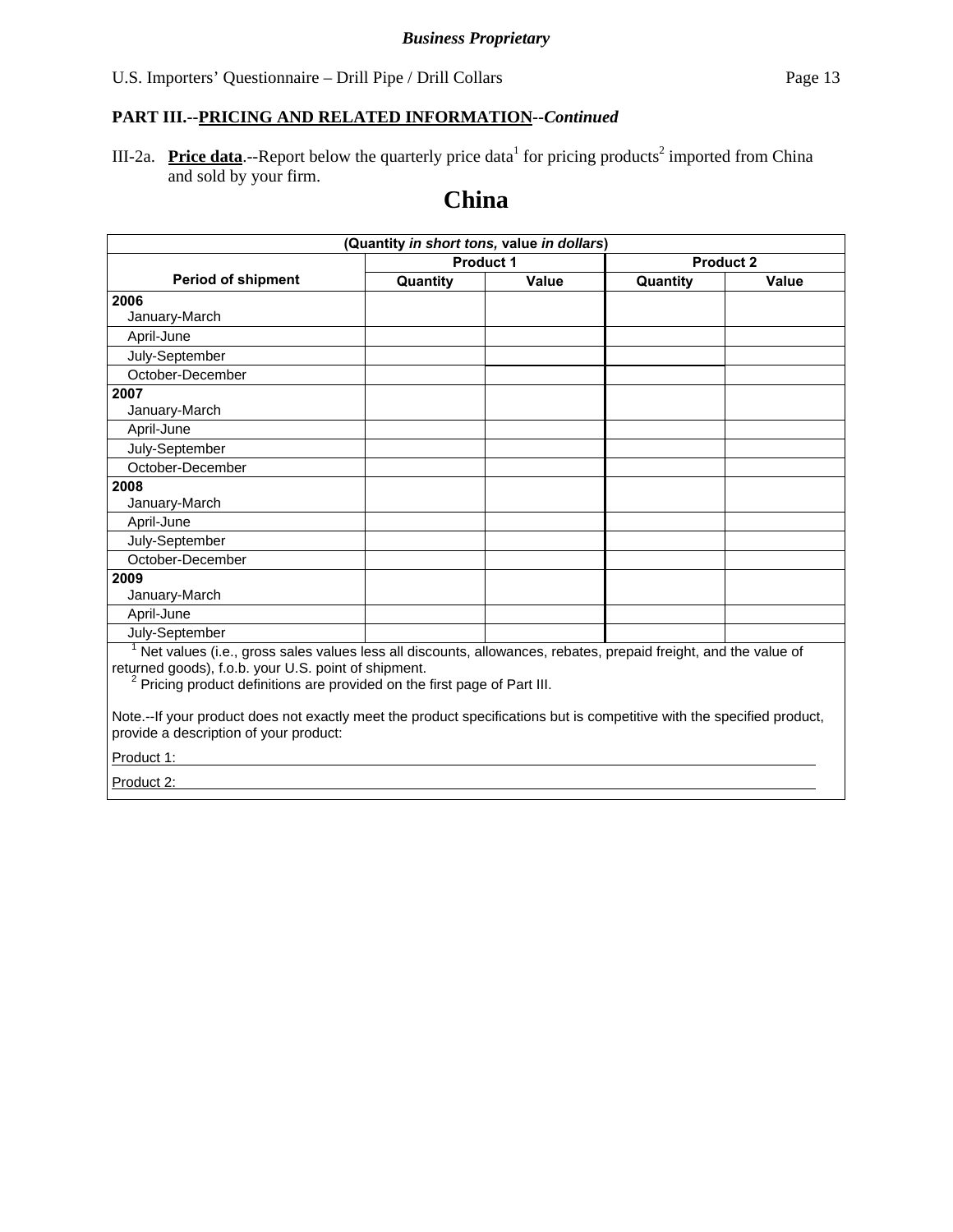III-2a. **Price data** *continued*.--Report below the quarterly price data<sup>1</sup> for pricing products<sup>2</sup> imported from China and sold by your firm.

# **China**

|                                                                                                                                                                                                                                                                 | (Quantity in short tons, value in dollars) |           |          |              |
|-----------------------------------------------------------------------------------------------------------------------------------------------------------------------------------------------------------------------------------------------------------------|--------------------------------------------|-----------|----------|--------------|
|                                                                                                                                                                                                                                                                 |                                            | Product 3 |          | Product 4    |
| <b>Period of shipment</b>                                                                                                                                                                                                                                       | Quantity                                   | Value     | Quantity | <b>Value</b> |
| 2006                                                                                                                                                                                                                                                            |                                            |           |          |              |
| January-March                                                                                                                                                                                                                                                   |                                            |           |          |              |
| April-June                                                                                                                                                                                                                                                      |                                            |           |          |              |
| July-September                                                                                                                                                                                                                                                  |                                            |           |          |              |
| October-December                                                                                                                                                                                                                                                |                                            |           |          |              |
| 2007                                                                                                                                                                                                                                                            |                                            |           |          |              |
| January-March                                                                                                                                                                                                                                                   |                                            |           |          |              |
| April-June                                                                                                                                                                                                                                                      |                                            |           |          |              |
| July-September                                                                                                                                                                                                                                                  |                                            |           |          |              |
| October-December                                                                                                                                                                                                                                                |                                            |           |          |              |
| 2008                                                                                                                                                                                                                                                            |                                            |           |          |              |
| January-March                                                                                                                                                                                                                                                   |                                            |           |          |              |
| April-June                                                                                                                                                                                                                                                      |                                            |           |          |              |
| July-September                                                                                                                                                                                                                                                  |                                            |           |          |              |
| October-December                                                                                                                                                                                                                                                |                                            |           |          |              |
| 2009                                                                                                                                                                                                                                                            |                                            |           |          |              |
| January-March                                                                                                                                                                                                                                                   |                                            |           |          |              |
| April-June                                                                                                                                                                                                                                                      |                                            |           |          |              |
| July-September                                                                                                                                                                                                                                                  |                                            |           |          |              |
| Net values (i.e., gross sales values less all discounts, allowances, rebates, prepaid freight, and the value of<br>returned goods), f.o.b. your U.S. point of shipment.<br><sup>2</sup> Pricing product definitions are provided on the first page of Part III. |                                            |           |          |              |
| Note.--If your product does not exactly meet the product specifications but is competitive with the specified product,<br>provide a description of your product:                                                                                                |                                            |           |          |              |
| Product 3:                                                                                                                                                                                                                                                      |                                            |           |          |              |

Product 4: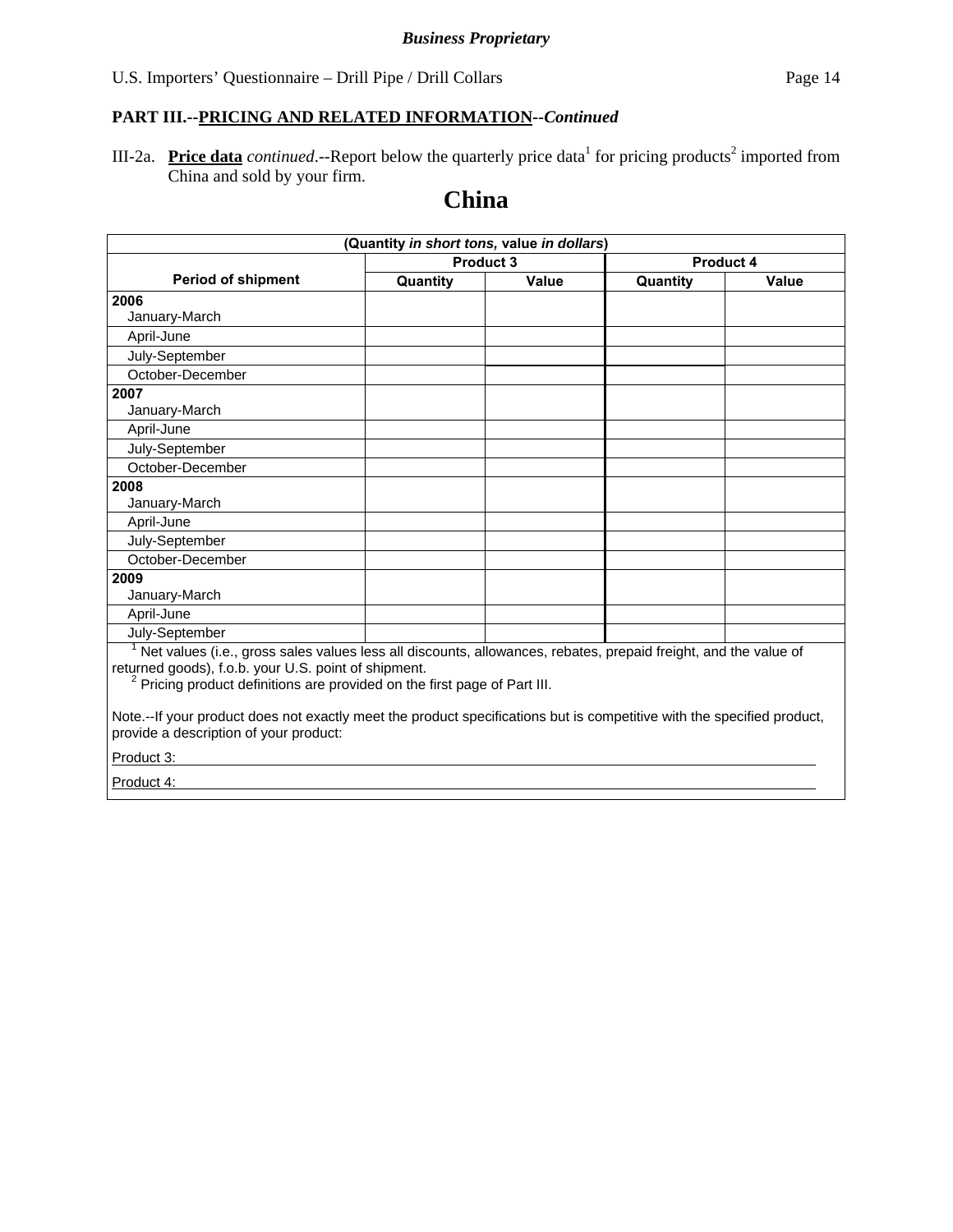III-2b. Price data *continued*.--Report below the quarterly price data<sup>1</sup> for pricing products<sup>2</sup> imported from your largest country source of drill pipe or drill collars and sold by your firm.

# **Largest country source:**

|                                                                                                                                                                                                                                                                 | (Quantity in short tons, value in dollars) |                  |                  |       |
|-----------------------------------------------------------------------------------------------------------------------------------------------------------------------------------------------------------------------------------------------------------------|--------------------------------------------|------------------|------------------|-------|
|                                                                                                                                                                                                                                                                 |                                            | <b>Product 1</b> | <b>Product 2</b> |       |
| <b>Period of shipment</b>                                                                                                                                                                                                                                       | Quantity                                   | Value            | Quantity         | Value |
| 2006                                                                                                                                                                                                                                                            |                                            |                  |                  |       |
| January-March                                                                                                                                                                                                                                                   |                                            |                  |                  |       |
| April-June                                                                                                                                                                                                                                                      |                                            |                  |                  |       |
| July-September                                                                                                                                                                                                                                                  |                                            |                  |                  |       |
| October-December                                                                                                                                                                                                                                                |                                            |                  |                  |       |
| 2007                                                                                                                                                                                                                                                            |                                            |                  |                  |       |
| January-March                                                                                                                                                                                                                                                   |                                            |                  |                  |       |
| April-June                                                                                                                                                                                                                                                      |                                            |                  |                  |       |
| July-September                                                                                                                                                                                                                                                  |                                            |                  |                  |       |
| October-December                                                                                                                                                                                                                                                |                                            |                  |                  |       |
| 2008                                                                                                                                                                                                                                                            |                                            |                  |                  |       |
| January-March                                                                                                                                                                                                                                                   |                                            |                  |                  |       |
| April-June                                                                                                                                                                                                                                                      |                                            |                  |                  |       |
| July-September                                                                                                                                                                                                                                                  |                                            |                  |                  |       |
| October-December                                                                                                                                                                                                                                                |                                            |                  |                  |       |
| 2009                                                                                                                                                                                                                                                            |                                            |                  |                  |       |
| January-March                                                                                                                                                                                                                                                   |                                            |                  |                  |       |
| April-June                                                                                                                                                                                                                                                      |                                            |                  |                  |       |
| July-September                                                                                                                                                                                                                                                  |                                            |                  |                  |       |
| Net values (i.e., gross sales values less all discounts, allowances, rebates, prepaid freight, and the value of<br>returned goods), f.o.b. your U.S. point of shipment.<br><sup>2</sup> Pricing product definitions are provided on the first page of Part III. |                                            |                  |                  |       |
| Note.--If your product does not exactly meet the product specifications but is competitive with the specified product,<br>provide a description of your product:                                                                                                |                                            |                  |                  |       |
| Product 1:                                                                                                                                                                                                                                                      |                                            |                  |                  |       |
| Product 2:                                                                                                                                                                                                                                                      |                                            |                  |                  |       |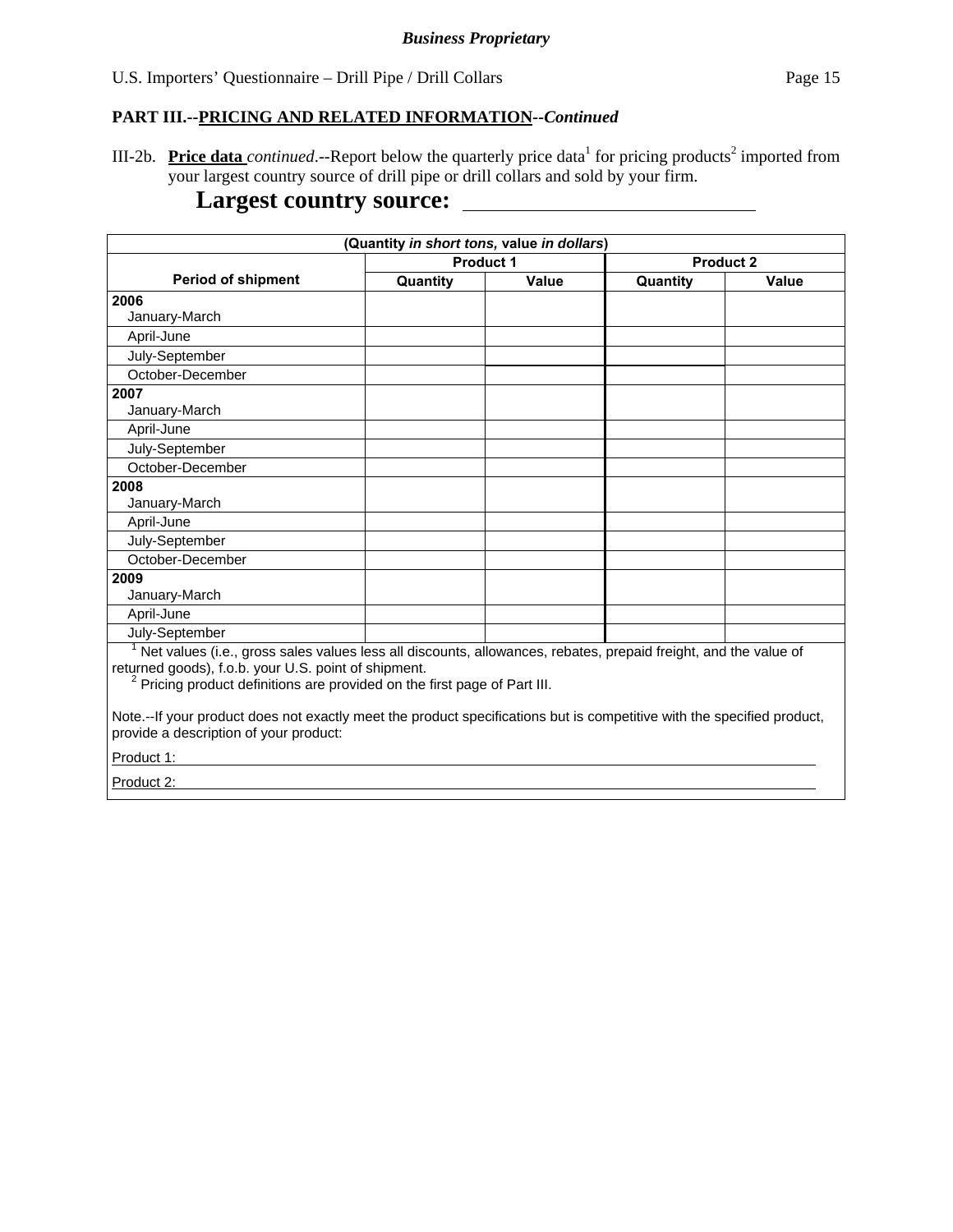# **PART III.--PRICING AND RELATED INFORMATION***--Continued*

III-2b. Price data *continued*.--Report below the quarterly price data<sup>1</sup> for pricing products<sup>2</sup> imported from your largest country source of drill pipe or drill collars and sold by your firm.

# **Largest country source:**

|                                                                                                                                                                             | (Quantity in short tons, value in dollars) |                  |           |       |
|-----------------------------------------------------------------------------------------------------------------------------------------------------------------------------|--------------------------------------------|------------------|-----------|-------|
|                                                                                                                                                                             |                                            | <b>Product 3</b> | Product 4 |       |
| <b>Period of shipment</b>                                                                                                                                                   | Quantity                                   | Value            | Quantity  | Value |
| 2006                                                                                                                                                                        |                                            |                  |           |       |
| January-March                                                                                                                                                               |                                            |                  |           |       |
| April-June                                                                                                                                                                  |                                            |                  |           |       |
| July-September                                                                                                                                                              |                                            |                  |           |       |
| October-December                                                                                                                                                            |                                            |                  |           |       |
| 2007                                                                                                                                                                        |                                            |                  |           |       |
| January-March                                                                                                                                                               |                                            |                  |           |       |
| April-June                                                                                                                                                                  |                                            |                  |           |       |
| July-September                                                                                                                                                              |                                            |                  |           |       |
| October-December                                                                                                                                                            |                                            |                  |           |       |
| 2008                                                                                                                                                                        |                                            |                  |           |       |
| January-March                                                                                                                                                               |                                            |                  |           |       |
| April-June                                                                                                                                                                  |                                            |                  |           |       |
| July-September                                                                                                                                                              |                                            |                  |           |       |
| October-December                                                                                                                                                            |                                            |                  |           |       |
| 2009                                                                                                                                                                        |                                            |                  |           |       |
| January-March                                                                                                                                                               |                                            |                  |           |       |
| April-June                                                                                                                                                                  |                                            |                  |           |       |
| July-September                                                                                                                                                              |                                            |                  |           |       |
| $1$ Net values (i.e., gross sales values less all discounts, allowances, rebates, prepaid freight, and the value of<br>returned goods), f.o.b. your U.S. point of shipment. |                                            |                  |           |       |
| <sup>2</sup> Pricing product definitions are provided on the first page of Part III.                                                                                        |                                            |                  |           |       |
| Note.--If your product does not exactly meet the product specifications but is competitive with the specified product,<br>provide a description of your product:            |                                            |                  |           |       |
| Product 3:                                                                                                                                                                  |                                            |                  |           |       |

Product 4: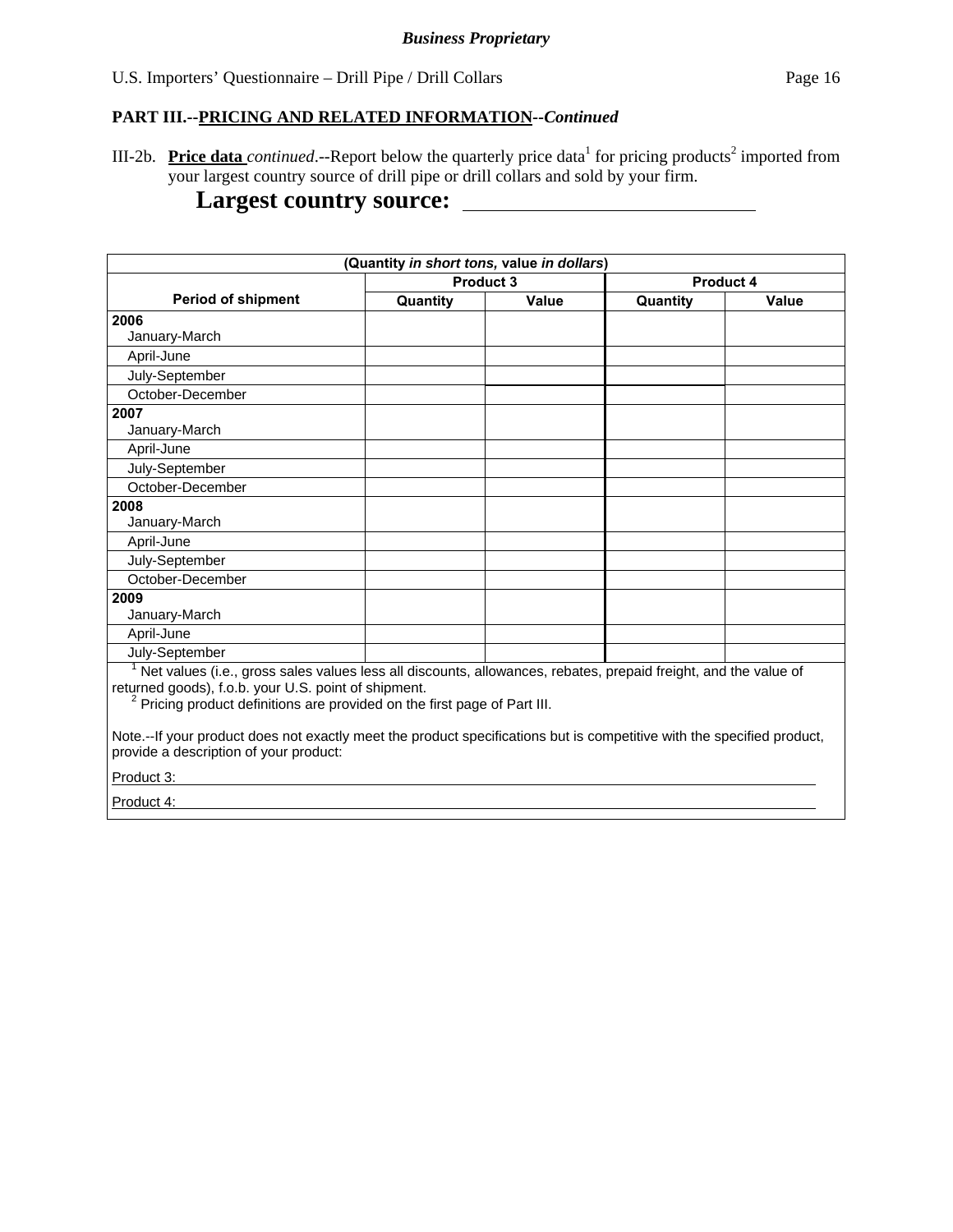III-2c. **Price data** *continued*.--Report below the quarterly price data<sup>1</sup> for pricing products<sup>2</sup> imported from your second largest country source of drill pipe or drill collars and sold by your firm.

# **Second largest country source:**

|                                                                                                                                                                                                                                                                 | (Quantity in short tons, value in dollars) |                  |          |                  |
|-----------------------------------------------------------------------------------------------------------------------------------------------------------------------------------------------------------------------------------------------------------------|--------------------------------------------|------------------|----------|------------------|
|                                                                                                                                                                                                                                                                 |                                            | <b>Product 1</b> |          | <b>Product 2</b> |
| <b>Period of shipment</b>                                                                                                                                                                                                                                       | Quantity                                   | Value            | Quantity | Value            |
| 2006                                                                                                                                                                                                                                                            |                                            |                  |          |                  |
| January-March                                                                                                                                                                                                                                                   |                                            |                  |          |                  |
| April-June                                                                                                                                                                                                                                                      |                                            |                  |          |                  |
| July-September                                                                                                                                                                                                                                                  |                                            |                  |          |                  |
| October-December                                                                                                                                                                                                                                                |                                            |                  |          |                  |
| 2007                                                                                                                                                                                                                                                            |                                            |                  |          |                  |
| January-March                                                                                                                                                                                                                                                   |                                            |                  |          |                  |
| April-June                                                                                                                                                                                                                                                      |                                            |                  |          |                  |
| July-September                                                                                                                                                                                                                                                  |                                            |                  |          |                  |
| October-December                                                                                                                                                                                                                                                |                                            |                  |          |                  |
| 2008                                                                                                                                                                                                                                                            |                                            |                  |          |                  |
| January-March                                                                                                                                                                                                                                                   |                                            |                  |          |                  |
| April-June                                                                                                                                                                                                                                                      |                                            |                  |          |                  |
| July-September                                                                                                                                                                                                                                                  |                                            |                  |          |                  |
| October-December                                                                                                                                                                                                                                                |                                            |                  |          |                  |
| 2009                                                                                                                                                                                                                                                            |                                            |                  |          |                  |
| January-March                                                                                                                                                                                                                                                   |                                            |                  |          |                  |
| April-June                                                                                                                                                                                                                                                      |                                            |                  |          |                  |
| July-September                                                                                                                                                                                                                                                  |                                            |                  |          |                  |
| Net values (i.e., gross sales values less all discounts, allowances, rebates, prepaid freight, and the value of<br>returned goods), f.o.b. your U.S. point of shipment.<br><sup>2</sup> Pricing product definitions are provided on the first page of Part III. |                                            |                  |          |                  |
| Note.--If your product does not exactly meet the product specifications but is competitive with the specified product,<br>provide a description of your product:<br>Product 1:                                                                                  |                                            |                  |          |                  |

Product 2: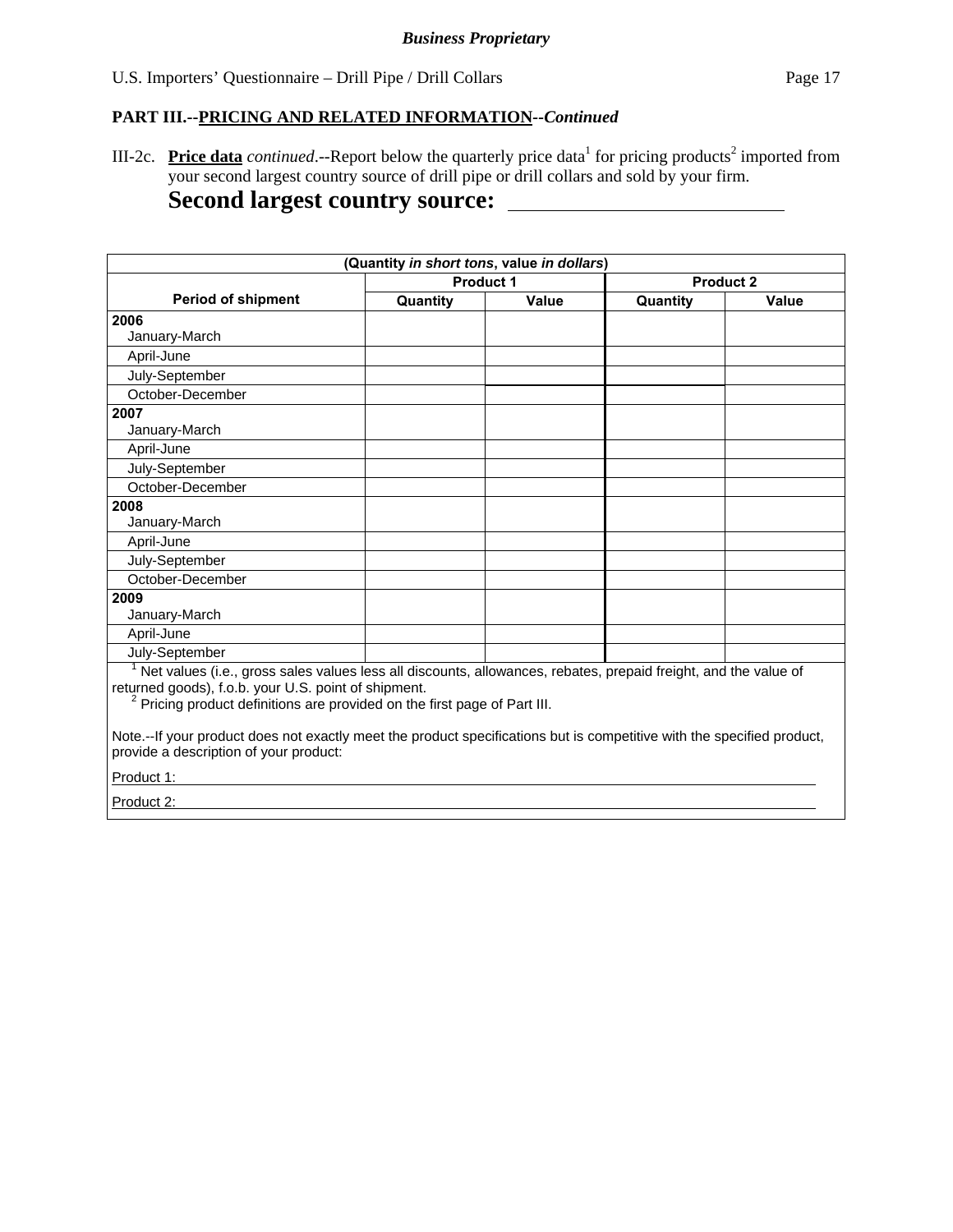III-2c. **Price data** *continued*.--Report below the quarterly price data<sup>1</sup> for pricing products<sup>2</sup> imported from your second largest country source of drill pipe or drill collars and sold by your firm.

# **Second largest country source:**

|                                                                                                                                                                                                                                                                 | (Quantity in short tons, value in dollars) |                  |          |           |
|-----------------------------------------------------------------------------------------------------------------------------------------------------------------------------------------------------------------------------------------------------------------|--------------------------------------------|------------------|----------|-----------|
|                                                                                                                                                                                                                                                                 |                                            | <b>Product 3</b> |          | Product 4 |
| <b>Period of shipment</b>                                                                                                                                                                                                                                       | Quantity                                   | Value            | Quantity | Value     |
| 2006                                                                                                                                                                                                                                                            |                                            |                  |          |           |
| January-March                                                                                                                                                                                                                                                   |                                            |                  |          |           |
| April-June                                                                                                                                                                                                                                                      |                                            |                  |          |           |
| July-September                                                                                                                                                                                                                                                  |                                            |                  |          |           |
| October-December                                                                                                                                                                                                                                                |                                            |                  |          |           |
| 2007                                                                                                                                                                                                                                                            |                                            |                  |          |           |
| January-March                                                                                                                                                                                                                                                   |                                            |                  |          |           |
| April-June                                                                                                                                                                                                                                                      |                                            |                  |          |           |
| July-September                                                                                                                                                                                                                                                  |                                            |                  |          |           |
| October-December                                                                                                                                                                                                                                                |                                            |                  |          |           |
| 2008                                                                                                                                                                                                                                                            |                                            |                  |          |           |
| January-March                                                                                                                                                                                                                                                   |                                            |                  |          |           |
| April-June                                                                                                                                                                                                                                                      |                                            |                  |          |           |
| July-September                                                                                                                                                                                                                                                  |                                            |                  |          |           |
| October-December                                                                                                                                                                                                                                                |                                            |                  |          |           |
| 2009                                                                                                                                                                                                                                                            |                                            |                  |          |           |
| January-March                                                                                                                                                                                                                                                   |                                            |                  |          |           |
| April-June                                                                                                                                                                                                                                                      |                                            |                  |          |           |
| July-September                                                                                                                                                                                                                                                  |                                            |                  |          |           |
| Net values (i.e., gross sales values less all discounts, allowances, rebates, prepaid freight, and the value of<br>returned goods), f.o.b. your U.S. point of shipment.<br><sup>2</sup> Pricing product definitions are provided on the first page of Part III. |                                            |                  |          |           |
| Note.--If your product does not exactly meet the product specifications but is competitive with the specified product,<br>provide a description of your product:                                                                                                |                                            |                  |          |           |
| Product 1:                                                                                                                                                                                                                                                      |                                            |                  |          |           |

Product 2: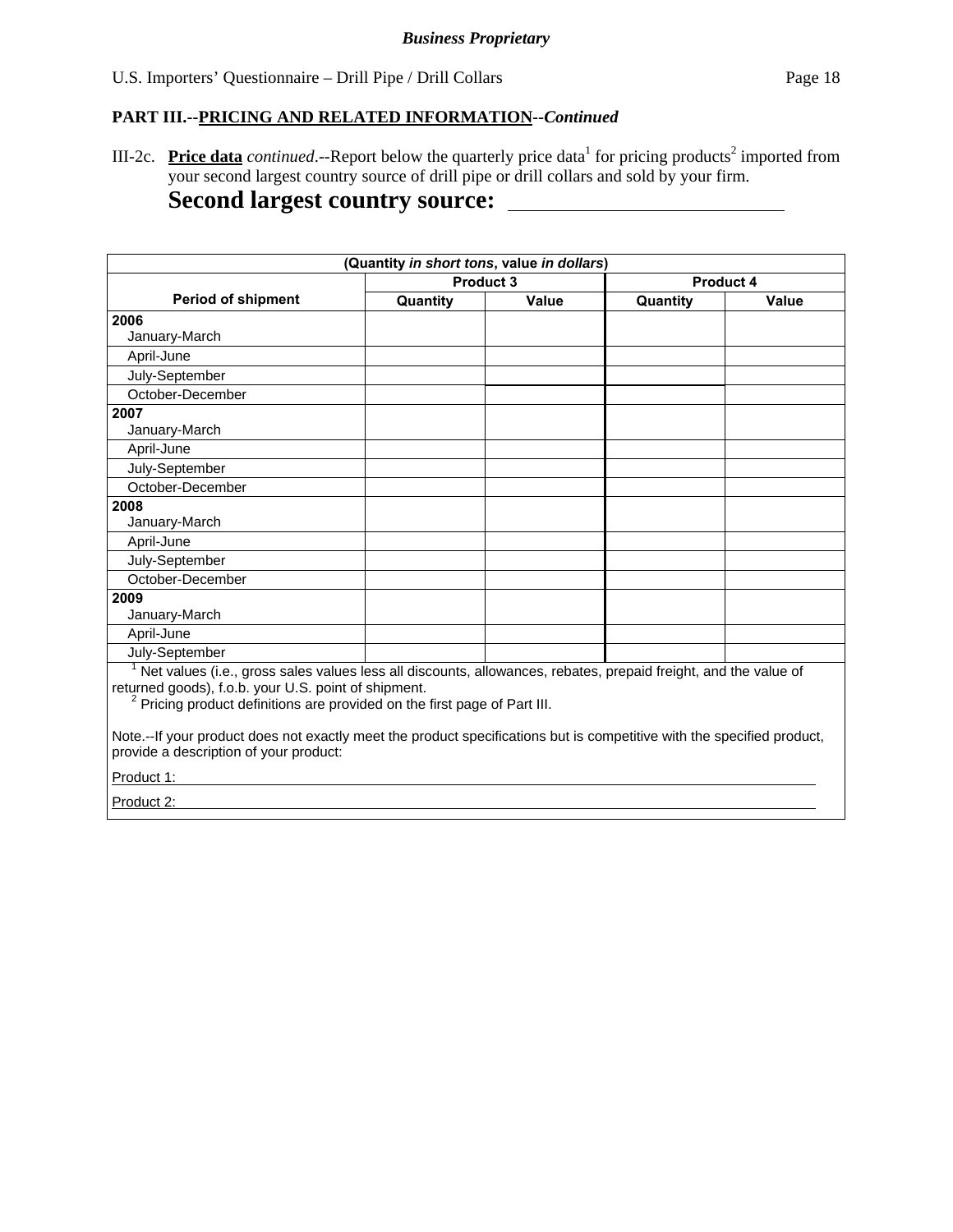| If your responses on any of the following questions differ between drill pipe and drill collars, please |
|---------------------------------------------------------------------------------------------------------|
| answer for each product separately and identify if answers apply to drill pipe or drill                 |
| collars.                                                                                                |

| III-3. | <b>Price setting</b> How does your firm determine the prices that it charges for sales of drill pipe or    |
|--------|------------------------------------------------------------------------------------------------------------|
|        | drill collars ( <i>check all that apply</i> )? If your firm issues price lists, please include a copy of a |
|        | recent price list with your submission. If your price list is large, please only submit some sample        |
|        | pages.                                                                                                     |

|        | Transaction by transaction<br>Set price lists<br>Contracts                                                                                           |
|--------|------------------------------------------------------------------------------------------------------------------------------------------------------|
|        | Internet sales                                                                                                                                       |
|        |                                                                                                                                                      |
|        |                                                                                                                                                      |
| III-4. | <b>Discount policy.</b> -- Please indicate and describe your firm's discount policies (check all that<br><i>apply</i> ).                             |
|        | Quantity discounts<br>Annual total volume discounts<br>No discount policy                                                                            |
|        | Other--Please describe:                                                                                                                              |
|        |                                                                                                                                                      |
|        |                                                                                                                                                      |
| III-5. | Pricing terms for drill pipe or drill collars.--                                                                                                     |
|        | What are your firm's typical sales terms for drill pipe or drill collars imported from China<br>(a)<br>$(e.g., 2/10 \text{ net } 30 \text{ days})$ ? |

(b) On what basis are your prices of drill pipe or drill collars imported from China usually quoted? (check one)  $\Box$  F.o.b.--Please specify point:  $\Box$  Delivered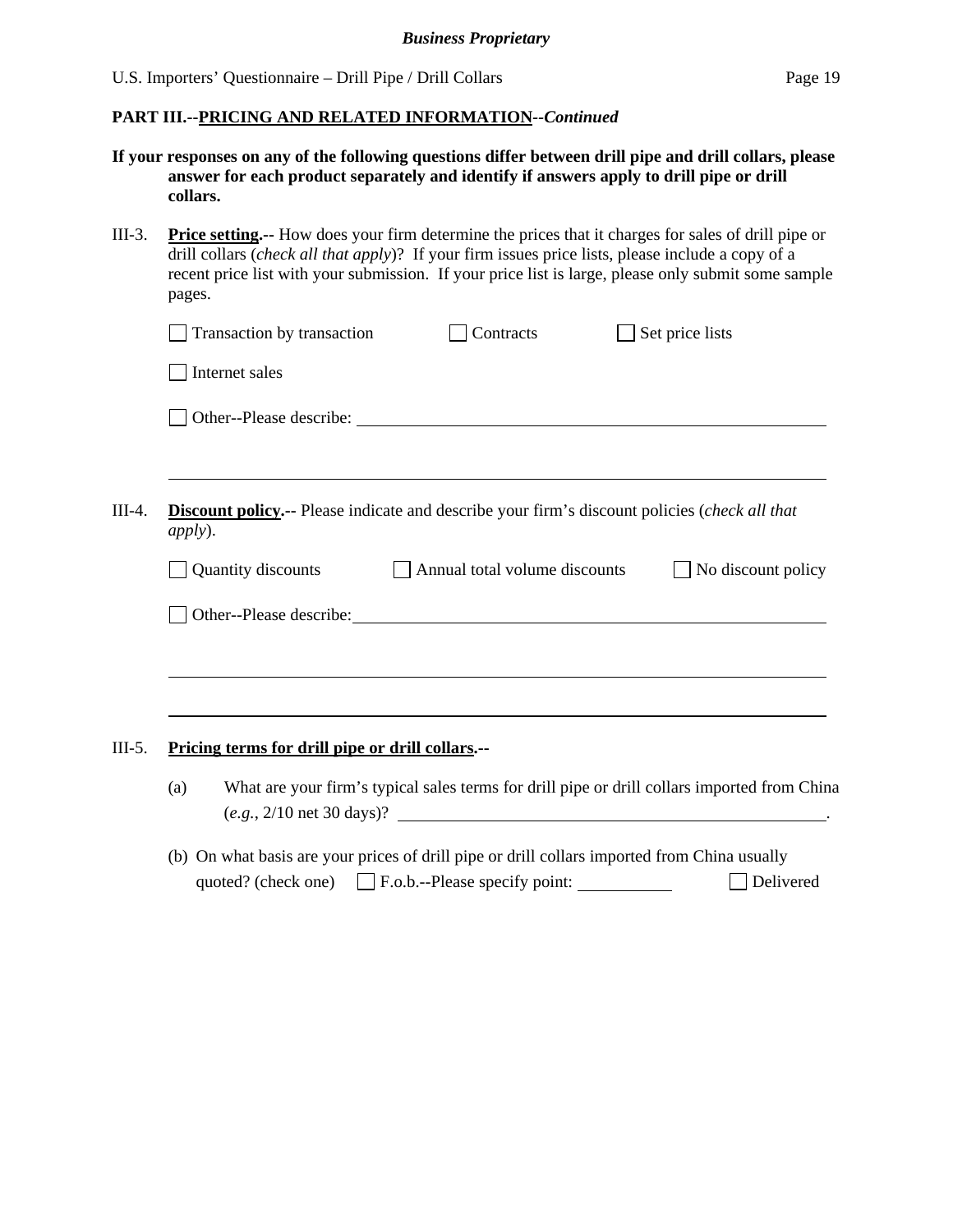### **PART III.--PRICING AND RELATED INFORMATION***--Continued*

III-6. **Contract versus spot.--**Approximately what share of your firm's sales of drill pipe or drill collars imported from China in 2008 were on a (1) long-term contract basis (multiple deliveries for more than 12 months), (2) short-term contract basis (multiple deliveries up to and including 12 months), and (3) spot sales basis (for a single delivery)?

Share of sales (percent)

|            | Type of sale         | Drill pipe                                                                                                                                                                                | Drill collars |  |
|------------|----------------------|-------------------------------------------------------------------------------------------------------------------------------------------------------------------------------------------|---------------|--|
|            | Long-term contracts  |                                                                                                                                                                                           |               |  |
|            | Short-term contracts |                                                                                                                                                                                           |               |  |
| Spot sales |                      |                                                                                                                                                                                           |               |  |
| $III-7.$   |                      | <b>Long-term contact provisions.</b> --If you sell on a long-term contract basis, please answer the<br>following questions with respect to provisions of a typical long-term contract.    |               |  |
|            | (a)                  |                                                                                                                                                                                           |               |  |
|            | (b)                  | Can prices be renegotiated during the contract period? _________________________                                                                                                          |               |  |
|            | (c)                  | Does the contract fix quantity, price, or both?                                                                                                                                           |               |  |
|            | (d)                  | Does the contract have a meet or release provision?                                                                                                                                       |               |  |
| III-8.     |                      | <b>Short-term contact provisions.--</b> If you sell on a short-term contract basis, please answer the<br>following questions with respect to provisions of a typical short-term contract. |               |  |
|            | (a)                  |                                                                                                                                                                                           |               |  |
|            | (b)                  | Can prices be renegotiated during the contract period?                                                                                                                                    |               |  |
|            | (c)                  | Does the contract fix quantity, price, or both?                                                                                                                                           |               |  |
|            | (d)                  | Does the contract have a meet or release provision?                                                                                                                                       |               |  |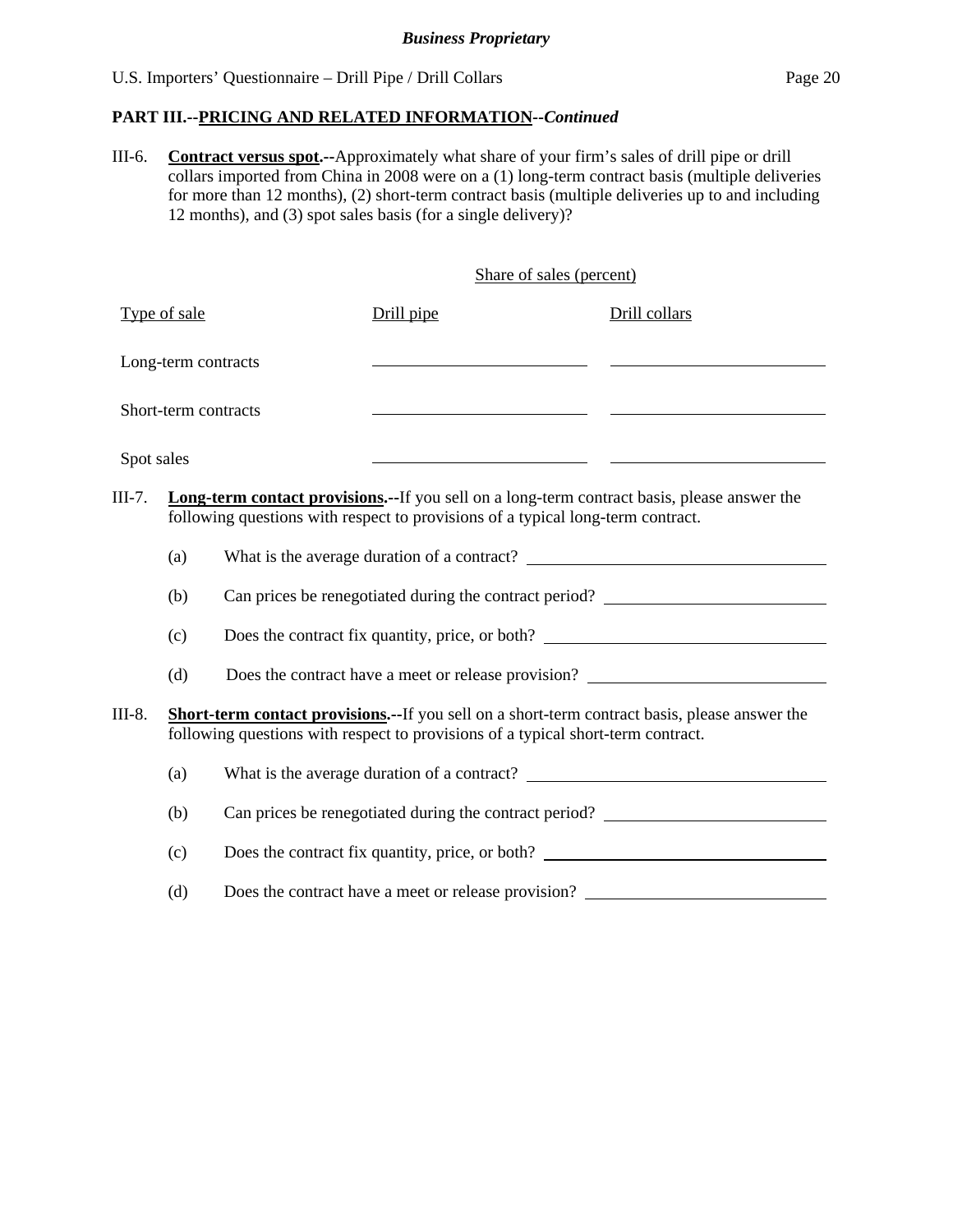## **PART III.--PRICING AND RELATED INFORMATION***--Continued*

III-9. **Lead times.--**What is your share of sales both from inventory and produced to order and what is the average lead time between a customer's order and the date of delivery for your firm's sales of drill pipe or drill collars?

|                   | Drill pipe      |           |                 | Drill collars |
|-------------------|-----------------|-----------|-----------------|---------------|
|                   | Share of sales, |           | Share of sales, |               |
| Source            | 2008            | Lead time | 2008            | Lead time     |
| From inventory    |                 | days      |                 | days          |
| Produced to order |                 | days      |                 | days          |
| Total             | 100 %           |           | 100 %           |               |

#### III-10. **Shipping information.—**

- (a) What is the approximate percentage of the total delivered cost of drill pipe or drill collars that is accounted for by U.S. inland transportation costs? \_\_\_\_\_ percent.
- (b) Who generally arranges the transportation to your customers' locations? (check one)  $\Box$ Your firm  $\Box$  or purchaser
- (c) What proportion of your sales occur within 100 miles of your storage or production facility? percent. Within 101 to 1,000 miles? percent. Over 1,000 miles? percent.
- III-11a. **Geographical shipments--**What is the geographic market area in the United States served by your firm's shipments of drill pipe or drill collars imported from China? (check all that apply)

| Geographic area                                                                                                 |                   | $\sqrt{ }$ if applicable |
|-----------------------------------------------------------------------------------------------------------------|-------------------|--------------------------|
|                                                                                                                 | <b>Drill Pipe</b> | <b>Drill Collars</b>     |
| <b>Northeast.</b> –CT, ME, MA, NH, NJ, NY, PA, RI, and VT.                                                      |                   |                          |
| <b>Midwest.</b> –IL, IN, IA, KS, MI, MN, MO, NE, ND, OH, SD, and WI.                                            |                   |                          |
| <b>Southeast.-AL, DE, DC, FL, GA, KY, MD, MS, NC, SC, TN, VA,</b><br>and WV.                                    |                   |                          |
| <b>Central Southwest.–AR, LA, OK, and TX.</b>                                                                   |                   |                          |
| <b>Mountains.-AZ, CO, ID, MT, NV, NM, UT, and WY.</b>                                                           |                   |                          |
| <b>Pacific Coast.–CA, OR, and WA.</b>                                                                           |                   |                          |
| Other.-All other markets in the United States not previously listed,<br>including AK, HI, PR, VI, among others. |                   |                          |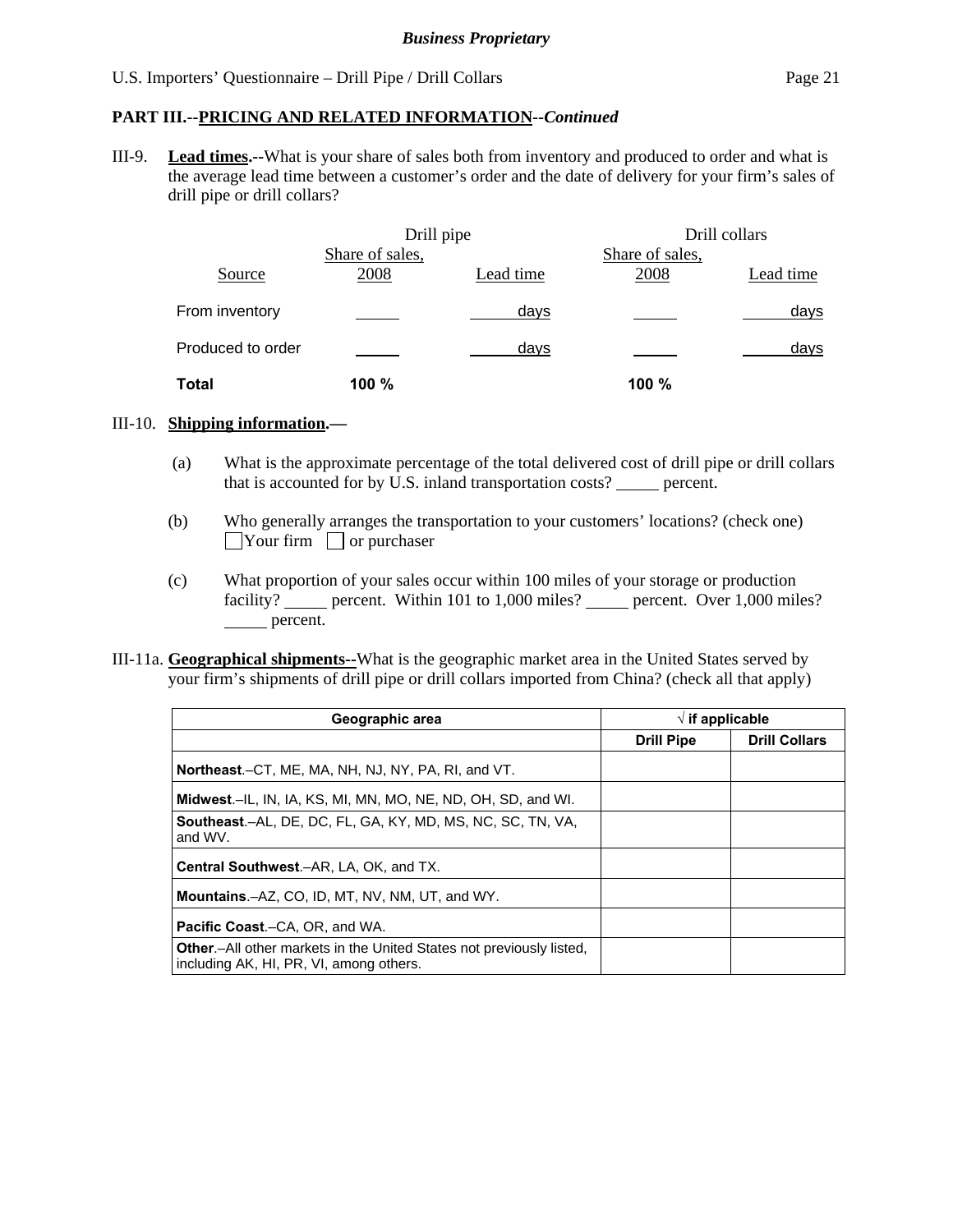III-11b. **Geographical shipments--**What is the geographic market area in the United States served by your firm's shipments of drill pipe or drill collars imported from countries other than China? (check all that apply)

| Geographic area                                                                                                         | $\sqrt{ }$ if applicable |                      |
|-------------------------------------------------------------------------------------------------------------------------|--------------------------|----------------------|
|                                                                                                                         | <b>Drill Pipe</b>        | <b>Drill Collars</b> |
| Northeast.–CT, ME, MA, NH, NJ, NY, PA, RI, and VT.                                                                      |                          |                      |
| Midwest.-IL, IN, IA, KS, MI, MN, MO, NE, ND, OH, SD, and WI.                                                            |                          |                      |
| <b>Southeast.-AL, DE, DC, FL, GA, KY, MD, MS, NC, SC, TN, VA,</b><br>and WV.                                            |                          |                      |
| <b>Central Southwest.–AR, LA, OK, and TX.</b>                                                                           |                          |                      |
| <b>Mountains.-AZ, CO, ID, MT, NV, NM, UT, and WY.</b>                                                                   |                          |                      |
| <b>Pacific Coast.–CA, OR, and WA.</b>                                                                                   |                          |                      |
| <b>Other.</b> —All other markets in the United States not previously listed,<br>including AK, HI, PR, VI, among others. |                          |                      |

III-12. **End uses-**Describe the end uses of the drill pipe or drill collars that you import from China. For each end-use product, what percentage of the total cost is accounted for by drill pipe or drill collars?

| End use (drill pipe)    | Share of total cost (percent) |
|-------------------------|-------------------------------|
|                         |                               |
|                         |                               |
|                         |                               |
|                         |                               |
|                         |                               |
| End use (drill collars) | Share of total cost (percent) |
|                         |                               |
|                         |                               |
|                         |                               |
|                         |                               |
|                         |                               |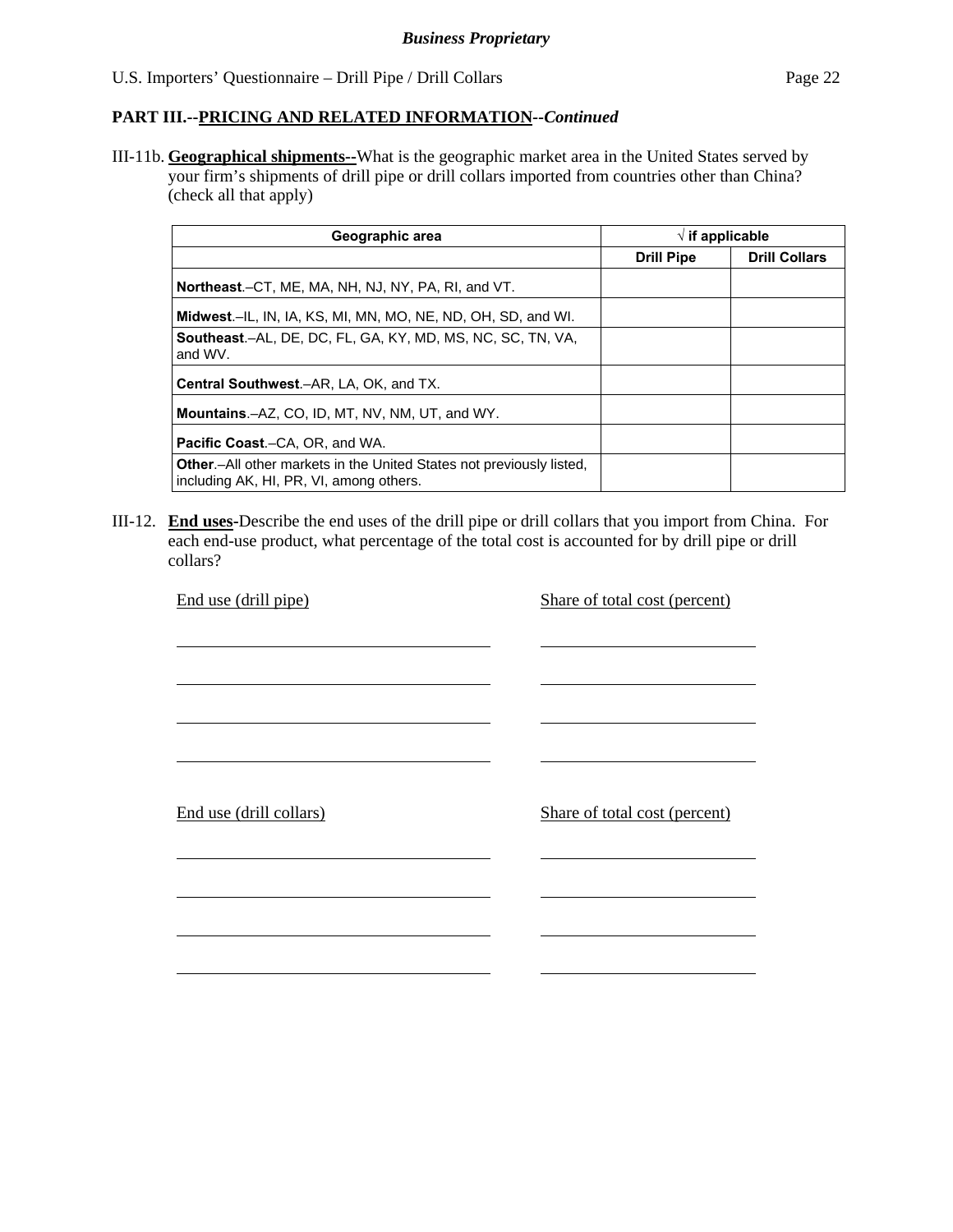III-13. **Substitutes.--**Please list in order of importance any products that may be substituted for drill pipe or drill collars. For each possible substitute product, please describe the degree of substitutability and indicate whether changes in the price of the substitute affect the price for drill pipe or drill collars, and to what degree, the length of any time lag of such an effect.

| Substitute (drill pipe)       | <b>Application</b> | Have changes in the prices of this<br>substitute affected the price for drill pipe?       |
|-------------------------------|--------------------|-------------------------------------------------------------------------------------------|
| 1.                            |                    | $\Box$ No<br>Yes--Please explain.                                                         |
|                               |                    |                                                                                           |
| 2.                            |                    | $\exists$ No<br>Yes--Please explain.                                                      |
|                               |                    |                                                                                           |
| 3.                            |                    | No<br>Yes--Please explain.                                                                |
|                               |                    |                                                                                           |
|                               |                    |                                                                                           |
| Substitute (drill<br>collars) | <b>Application</b> | Have changes in the prices of this<br>substitute affected the price for drill<br>collars? |
| 1.                            |                    | N <sub>o</sub><br>Yes--Please explain.                                                    |
|                               |                    |                                                                                           |
| 2.                            |                    | N <sub>o</sub><br>Yes--Please explain.                                                    |
|                               |                    |                                                                                           |
| 3.                            |                    | N <sub>o</sub><br>Yes--Please explain.                                                    |

### III-14. **Demand trends.—**

(a) How has the demand within the United States for **drill pipe** changed since January 1, 2006? What principal factors affect changes in demand?

| Increased | $\Box$ No Change | Decreased | Fluctuated |
|-----------|------------------|-----------|------------|
|           |                  |           |            |
|           |                  |           |            |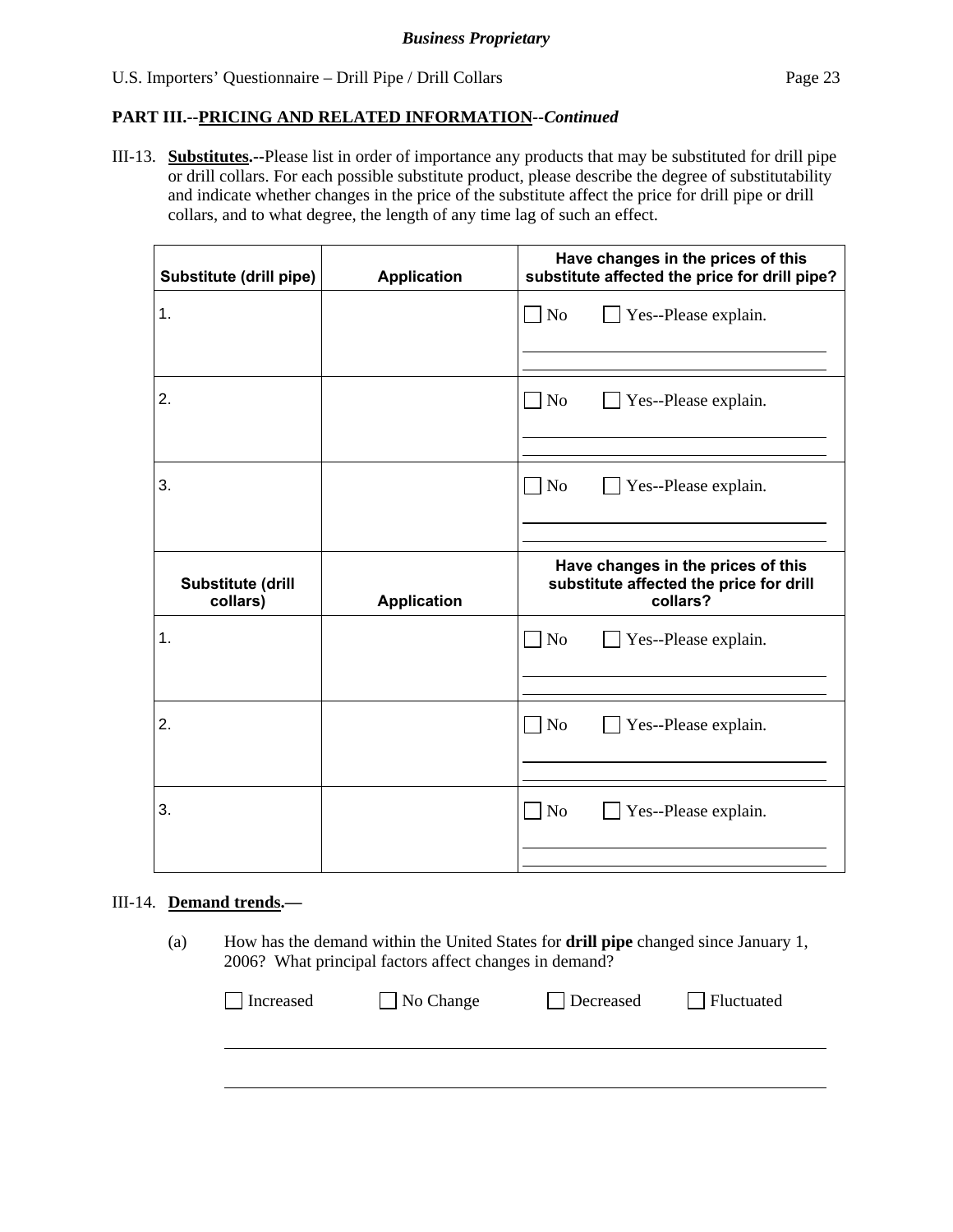# **PART III.--PRICING AND RELATED INFORMATION***--Continued*

|         | III-14. Demand trends.- continued |           |                                                                                                                                                           |           |                                                                                                        |  |
|---------|-----------------------------------|-----------|-----------------------------------------------------------------------------------------------------------------------------------------------------------|-----------|--------------------------------------------------------------------------------------------------------|--|
|         | (b)                               |           | How has the demand outside the United States (if known) for drill pipe changed since<br>January 1, 2006? What principal factors affect changes in demand? |           |                                                                                                        |  |
|         |                                   | Increased | No Change                                                                                                                                                 | Decreased | Fluctuated                                                                                             |  |
|         | (c)                               |           | January 1, 2006? What principal factors affect changes in demand?                                                                                         |           | How has the demand outside the United States (if known) for <b>drill collars</b> changed since         |  |
|         |                                   | Increased | No Change                                                                                                                                                 | Decreased | Fluctuated                                                                                             |  |
|         | (d)                               |           | January 1, 2006? What principal factors affect changes in demand?                                                                                         |           | How has the demand outside the United States (if known) for <b>drill collars</b> changed since         |  |
|         |                                   | Increased | No Change                                                                                                                                                 | Decreased | Fluctuated                                                                                             |  |
|         |                                   |           |                                                                                                                                                           |           |                                                                                                        |  |
| III-15. |                                   |           | drill pipe or drill collars since January 1, 2006?                                                                                                        |           | <b>Product changes.</b> --Have there been any significant changes in the product range or marketing of |  |
|         | N <sub>o</sub>                    |           | Yes-- Please describe.                                                                                                                                    |           |                                                                                                        |  |
|         |                                   |           |                                                                                                                                                           |           |                                                                                                        |  |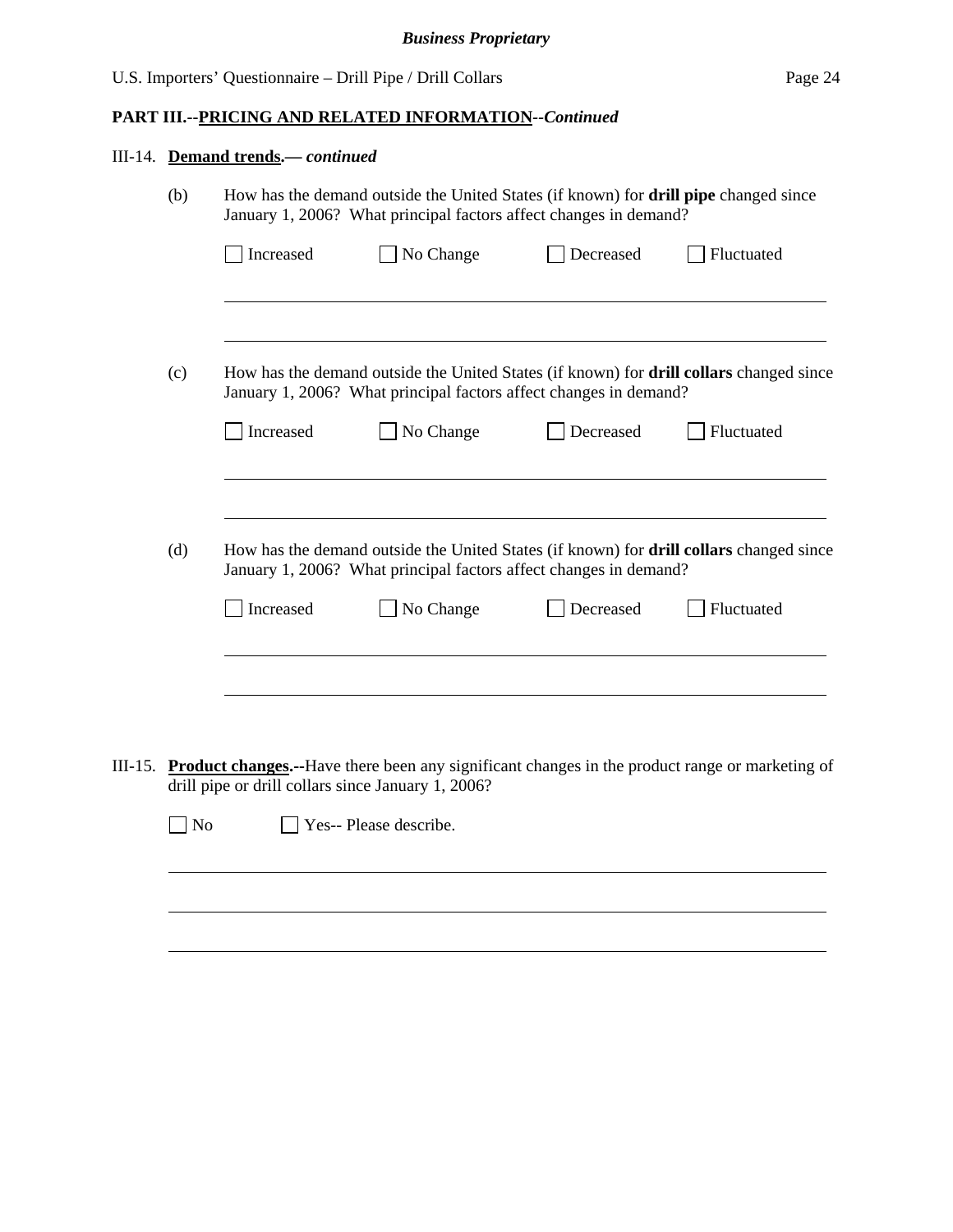# III-16. **Business cycles.--**

|    | No (skip to question III-17.)                      | Yes-- Please describe below and then answer part (b).                                           |
|----|----------------------------------------------------|-------------------------------------------------------------------------------------------------|
|    |                                                    |                                                                                                 |
|    |                                                    |                                                                                                 |
|    |                                                    |                                                                                                 |
|    |                                                    |                                                                                                 |
|    |                                                    |                                                                                                 |
|    | drill pipe or drill collars since January 1, 2006? | (b) If yes, have there been any changes in the business cycles or conditions of competition for |
| No | Yes-- Please describe.                             |                                                                                                 |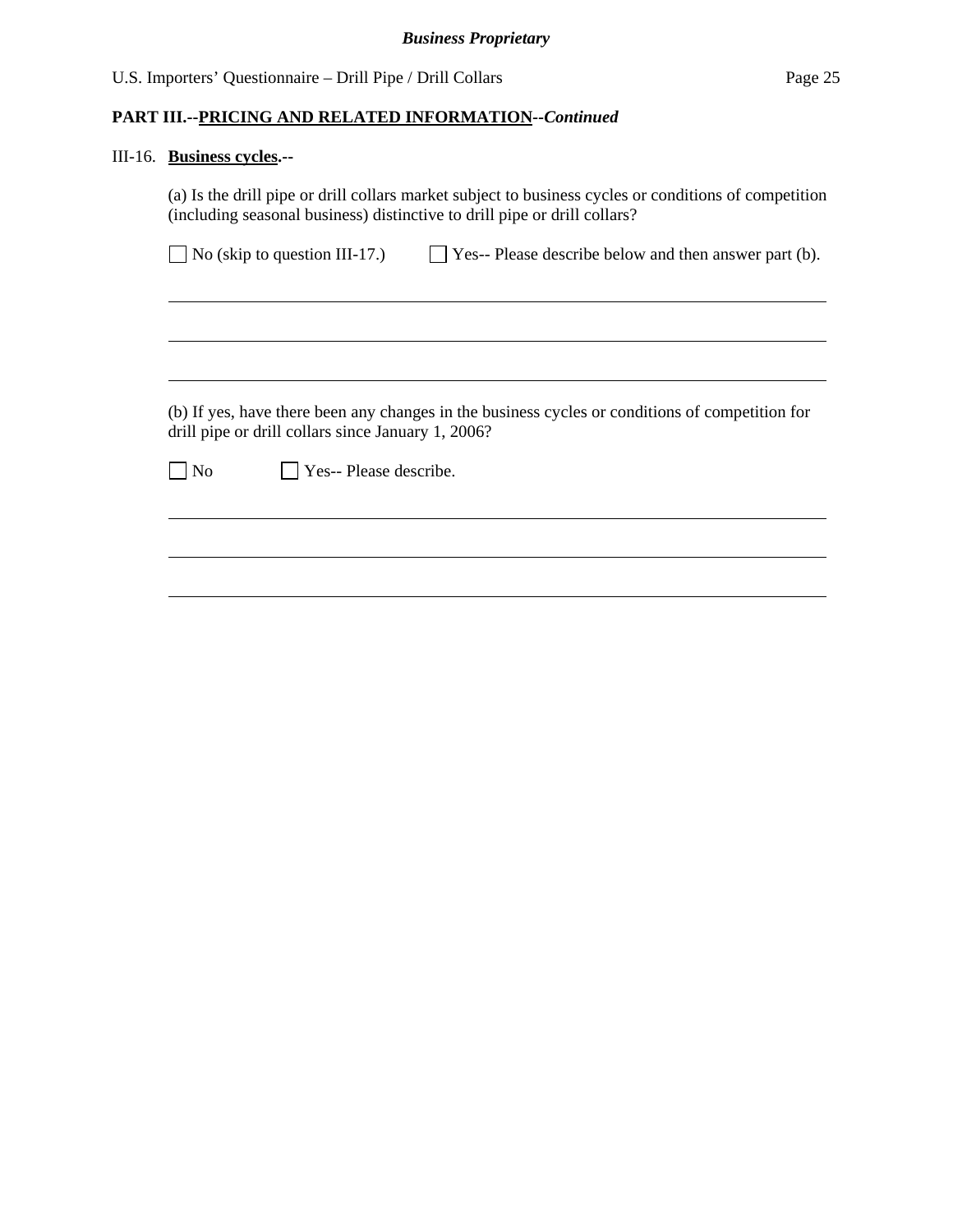# **PART III.--PRICING AND RELATED INFORMATION***--Continued*

III-17. **Supply constraints.--**Has your firm refused, declined, or been unable to supply drill pipe or drill collars since January 1, 2006 (examples include placing customers on allocation or "controlled order entry," declining to accept new customers or renew existing customers, delivering less than the quantity promised, been unable to meet timely shipment commitments, etc.)?

No **Yes--** Please describe.

 $\overline{a}$ 

l

III-18. **Raw materials.--**Please describe any trends in the prices of raw materials used to produce drill pipe or drill collars and whether your firm expects these trends to continue.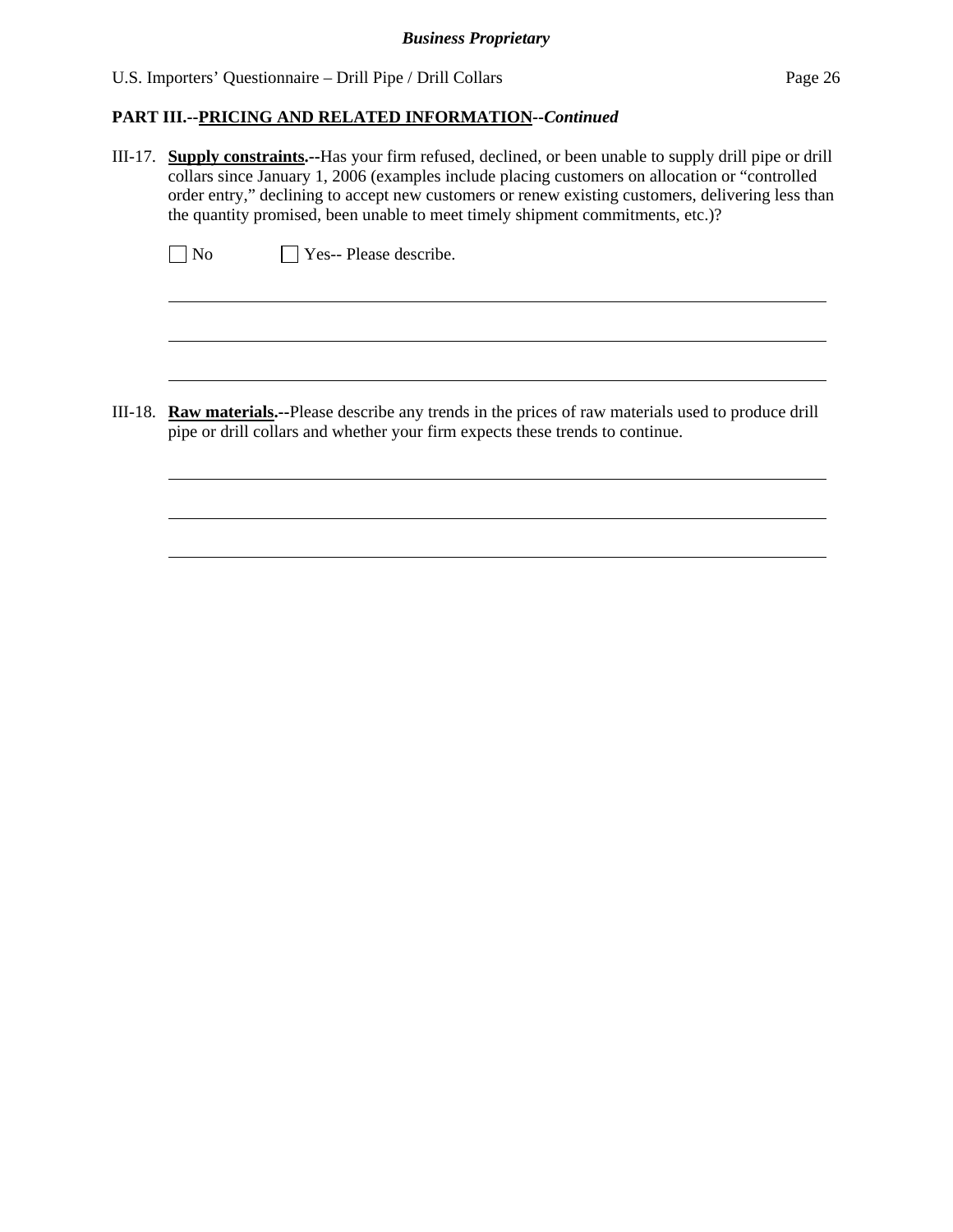III-19. **Interchangeability.--**Is drill pipe or drill collars produced in the United States and in other countries interchangeable (*i.e.*, can they physically be used in the same applications)? Please indicate below, using "A" to indicate that the products from a specified country-pair are always interchangeable, "F" to indicate that the products are frequently interchangeable, "S" to indicate that the products are sometimes interchangeable, "N" to indicate that the products are never interchangeable, and "0" to indicate no familiarity with products from a specified country-pair.<sup>1</sup>

| <b>Product</b>       | Country-pair         | China                                                                  | <b>Other countries</b>                                                                                               |  |  |
|----------------------|----------------------|------------------------------------------------------------------------|----------------------------------------------------------------------------------------------------------------------|--|--|
|                      | <b>United States</b> |                                                                        |                                                                                                                      |  |  |
| <b>Drill pipe</b>    | China                |                                                                        |                                                                                                                      |  |  |
| <b>Drill collars</b> | <b>United States</b> |                                                                        |                                                                                                                      |  |  |
|                      | China                |                                                                        |                                                                                                                      |  |  |
|                      |                      | please explain the factors that limit or preclude interchangeable use: | <sup>1</sup> For any country-pair producing drill pipe or drill collars which is sometimes or never interchangeable, |  |  |
|                      |                      |                                                                        |                                                                                                                      |  |  |
|                      |                      |                                                                        |                                                                                                                      |  |  |
|                      |                      |                                                                        |                                                                                                                      |  |  |
|                      |                      |                                                                        |                                                                                                                      |  |  |
|                      |                      |                                                                        |                                                                                                                      |  |  |
|                      |                      |                                                                        |                                                                                                                      |  |  |
|                      |                      |                                                                        |                                                                                                                      |  |  |
|                      |                      |                                                                        |                                                                                                                      |  |  |
|                      |                      |                                                                        |                                                                                                                      |  |  |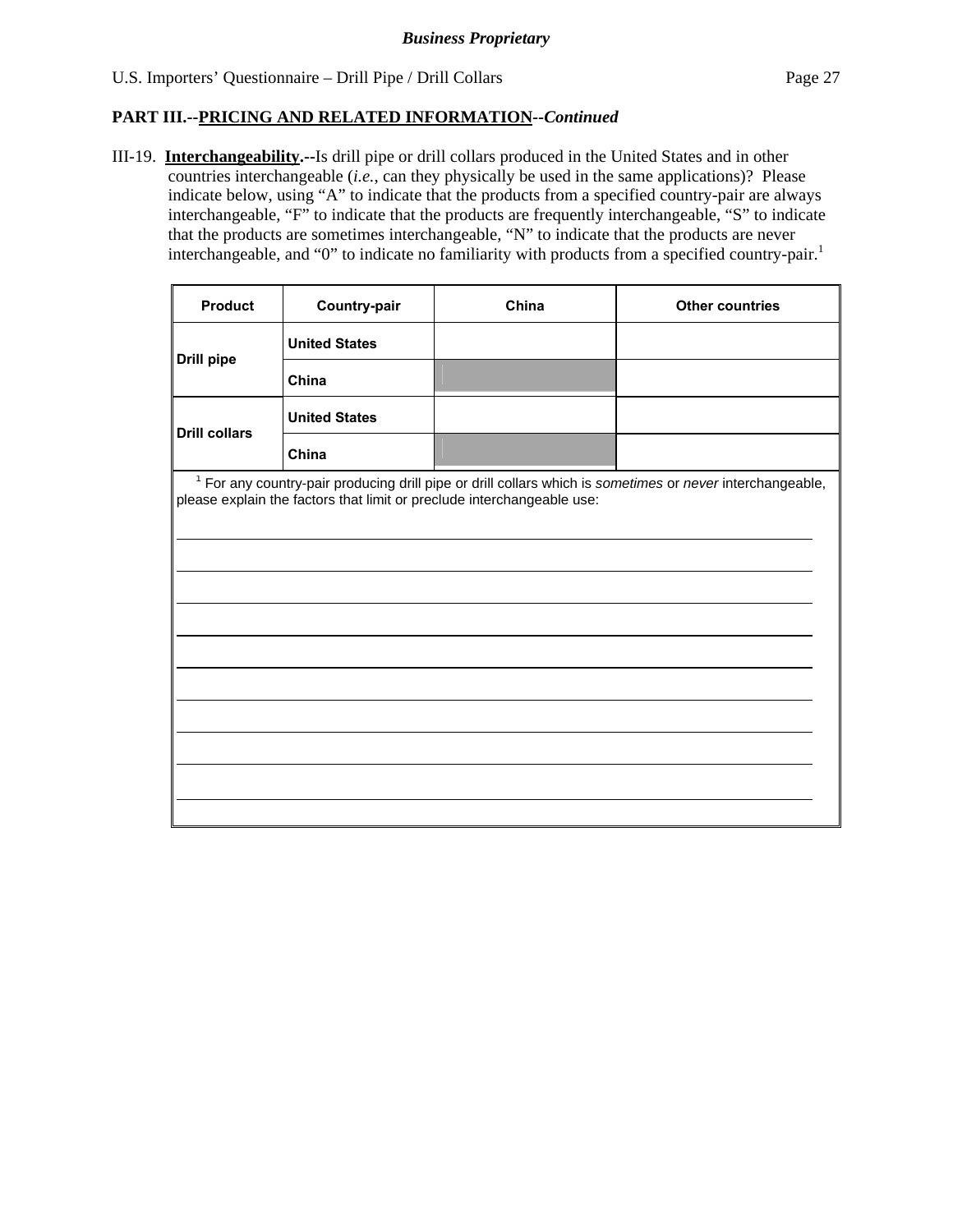$\mathbf{r}$ 

### **PART III.--PRICING AND RELATED INFORMATION***--Continued*

III-20. **Factors other than price.--**Are differences other than price (*i.e.*, quality, availability, transportation network, product range, technical support, *etc.*) between drill pipe or drill collars produced in the United States and in other countries a significant factor in your firm's sales of the products? Please indicate below, using "A" to indicate that such differences are always significant, "F" to indicate that such differences are frequently significant, "S" to indicate that such differences are sometimes significant, "N" to indicate that such differences are never significant, and "0" to indicate no familiarity with products from a specified country-pair.<sup>1</sup>

| <b>Product</b>       | Country-pair                            | China                                                                                                    | <b>Other countries</b>                                                                                                |
|----------------------|-----------------------------------------|----------------------------------------------------------------------------------------------------------|-----------------------------------------------------------------------------------------------------------------------|
| <b>Drill pipe</b>    | <b>United States</b>                    |                                                                                                          |                                                                                                                       |
|                      | China                                   |                                                                                                          |                                                                                                                       |
| <b>Drill collars</b> | <b>United States</b>                    |                                                                                                          |                                                                                                                       |
|                      | China                                   |                                                                                                          |                                                                                                                       |
|                      | disadvantages imparted by such factors: | your firm's sales of drill pipe or drill collars, identify the country-pair and report the advantages or | <sup>1</sup> For any country-pair for which factors other than price always or frequently are a significant factor in |
|                      |                                         |                                                                                                          |                                                                                                                       |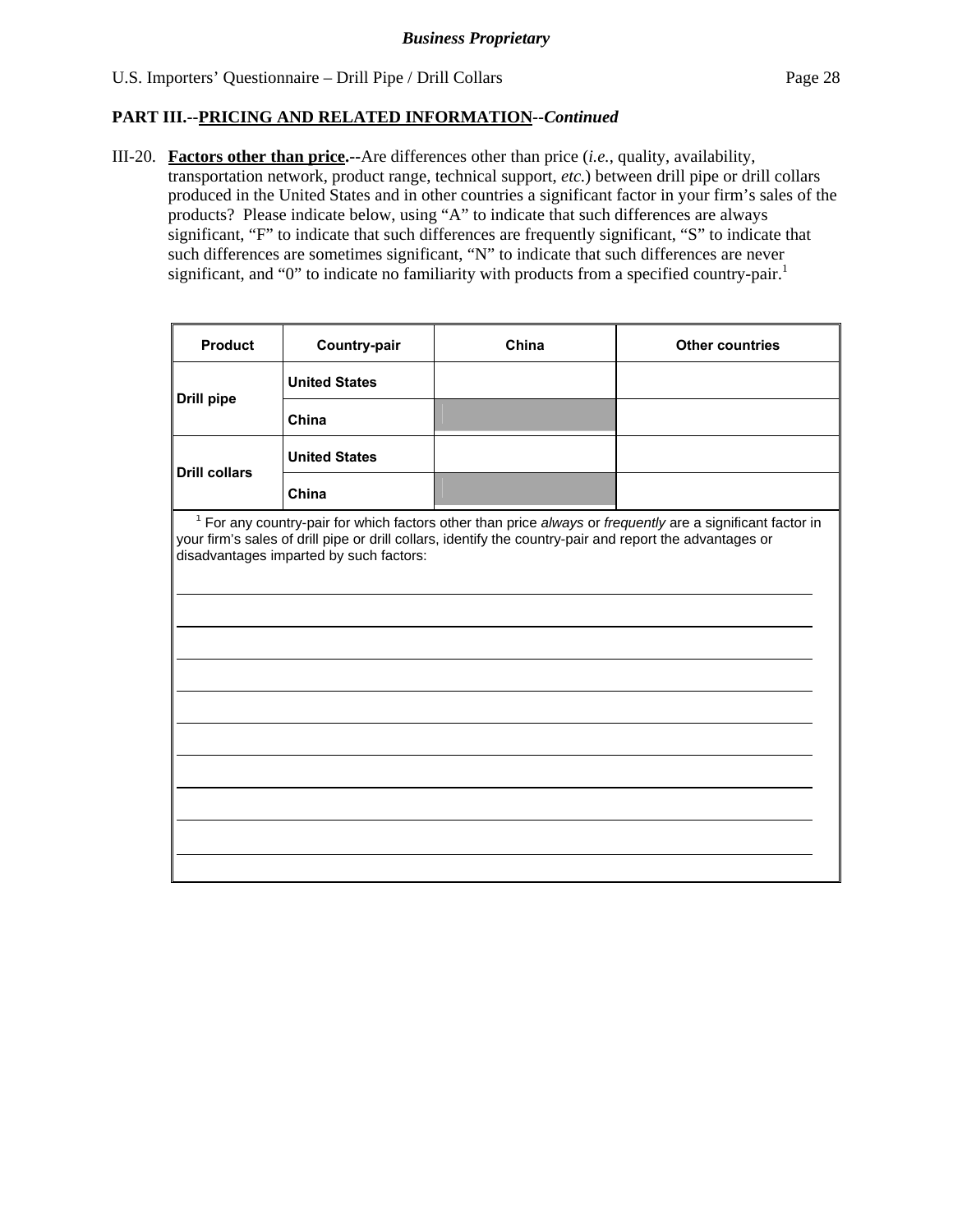III-21a. **Customer Identification.--**Please identify below the names and addresses of your firm's 5 largest customers for **drill pipe** during 2006-2008. Please also provide the name and telephone number of a contact person and the share of the quantity of your firm's total shipments of **drill pipe** from China that each of these customers accounted for in 2008.

| No.                     | <b>Customer's name</b> | Street address (not P.O.<br>box), city, state, and zip<br>code | <b>Contact person</b> | Area<br>code and<br>telephone<br>number | Share of<br>2008<br>sales<br>(%) |
|-------------------------|------------------------|----------------------------------------------------------------|-----------------------|-----------------------------------------|----------------------------------|
| 1                       |                        |                                                                |                       |                                         |                                  |
| $\mathbf{2}$            |                        |                                                                |                       |                                         |                                  |
| 3                       |                        |                                                                |                       |                                         |                                  |
| $\overline{\mathbf{4}}$ |                        |                                                                |                       |                                         |                                  |
| 5                       |                        |                                                                |                       |                                         |                                  |